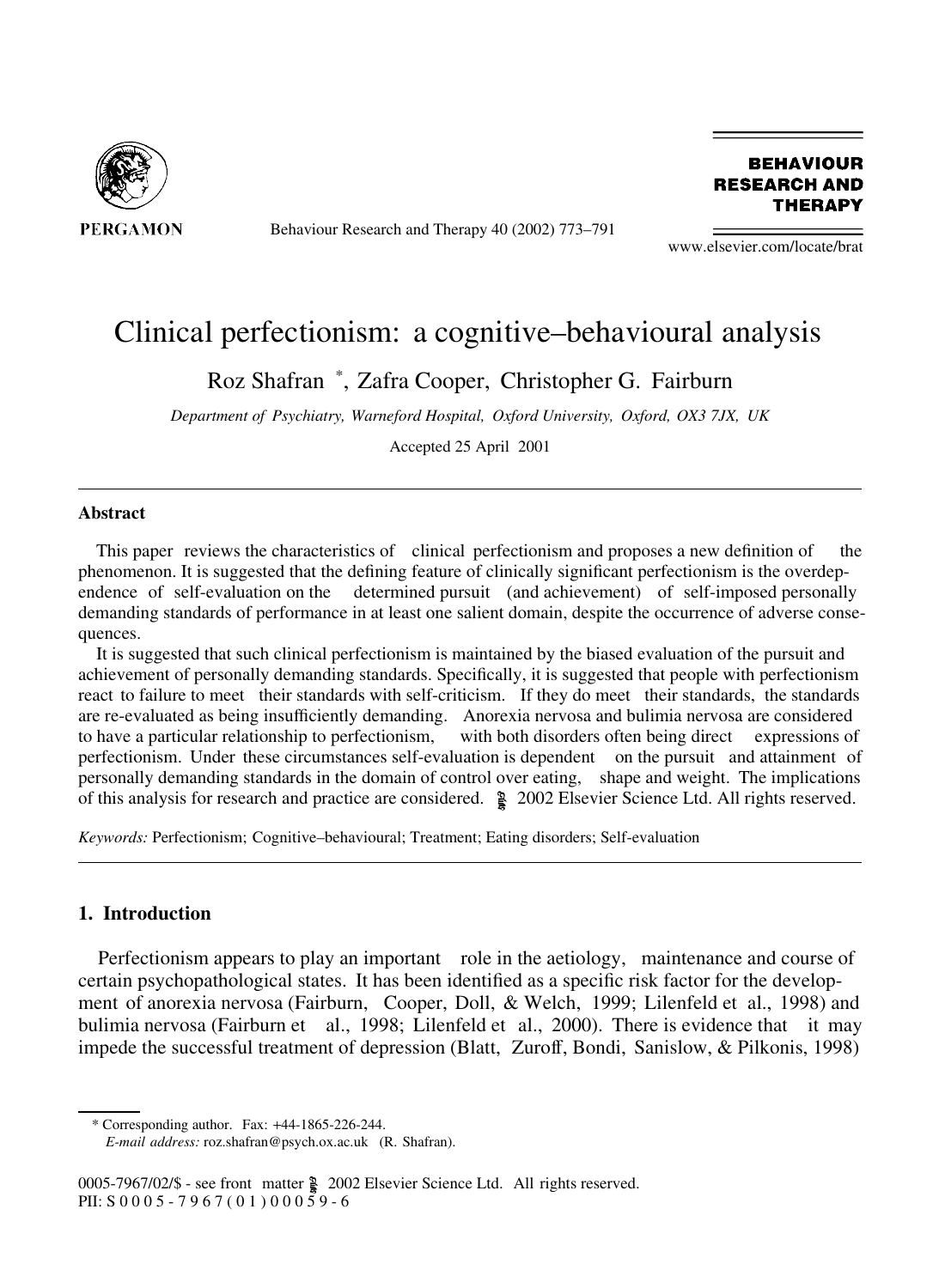and it is a central element of obsessive-compulsive personality disorder (American Psychiatric Association, 1994). Despite this, perfectionism is an ill-defined and poorly understood phenomenon.

As currently used, the construct of perfectionism can be 'normal' (Hamachek, 1978) and 'positive' (Frost, Heimberg, Holt, Mattia, & Neubauer, 1993) or 'neurotic' (Hamachek, 1978) and 'dysfunctional' (Frost et al., 1993). When the pursuit of excellence is functional and positive, it has little clinical relevance (Burns, 1980). We consider that it is unhelpful to confuse this functional pursuit of excellence (which may be termed normal 'high standards') with dysfunctional perfectionism seen in clinical samples, the crucial distinguishing feature being that in clinical samples, high standards are being pursued despite significant adverse consequences (see later). In order to improve the understanding and treatment of perfectionism in patients, we suggest that the construct should be restricted to phenomena of clinical relevance. For this reason, the remainder of the paper addresses the psychopathological form of perfectionism.

# **2. The characteristics of perfectionism**

The particular characteristics of perfectionism have been well described by clinicians such as amachek (1978). Hamachek observed that people with perfectionism "stew endlessly in Hamachek (1978). Hamachek observed that emotional juices of their own brewing about whether they're doing it [the task] just right. For stewers, the tasks that they take on do not translate into just doing one's best but, rather, doing better than has ever been done before" (p. 27). These are people "whose efforts—even their best ones—never seem quite good enough, at least in their own eyes. It always seems to these persons that they could—and should—do better…" (p. 27).

Such people "demand of themselves a higher level of performance than is usually possible to attain. And this, of course, severely reduces their possibilities for feeling good about themselves" (p. 27). The reason for these self-imposed personally demanding standards is that they "are motivated not so much by a desire for improvement as they are by a fear of failure. Fear leads to avoidance behavior and avoidance behavior means that one must be constantly on the alert and on the defensive to avoid that which one fears." (p. 28). People with perfectionism "establish unreasonably high personal standards" (p. 28) and "may over-value performance and undervalue the self"  $(p. 29)$ .

Hollender (1965, 1978) also provides detailed accounts of people with perfectionism. He draws attention to cognitive processes that maintain perfectionism, such as selective attention whereby the person is "constantly on the alert for what is wrong and seldom focuses on what is right. He looks so intently for defects or flaws that he lives his life as though he were an inspector at the end of a production line" (Hollender, 1965, p. 95). The person with perfectionism "sees himself as being judged by what he does, not for what he is" (Hollender, 1965, p. 99). Hollender (1965) suggests that such people engage in 'self-belittlement'.

This characteristic dependence of self-evaluation on success in people with perfectionism is also highlighted by Burns (1980). He notes that people with perfectionism set unrealistically high standards, rigidly adhere to them, interpret events in a distorted manner, and define themselves in terms of their ability to achieve their goals (Burns, 1980).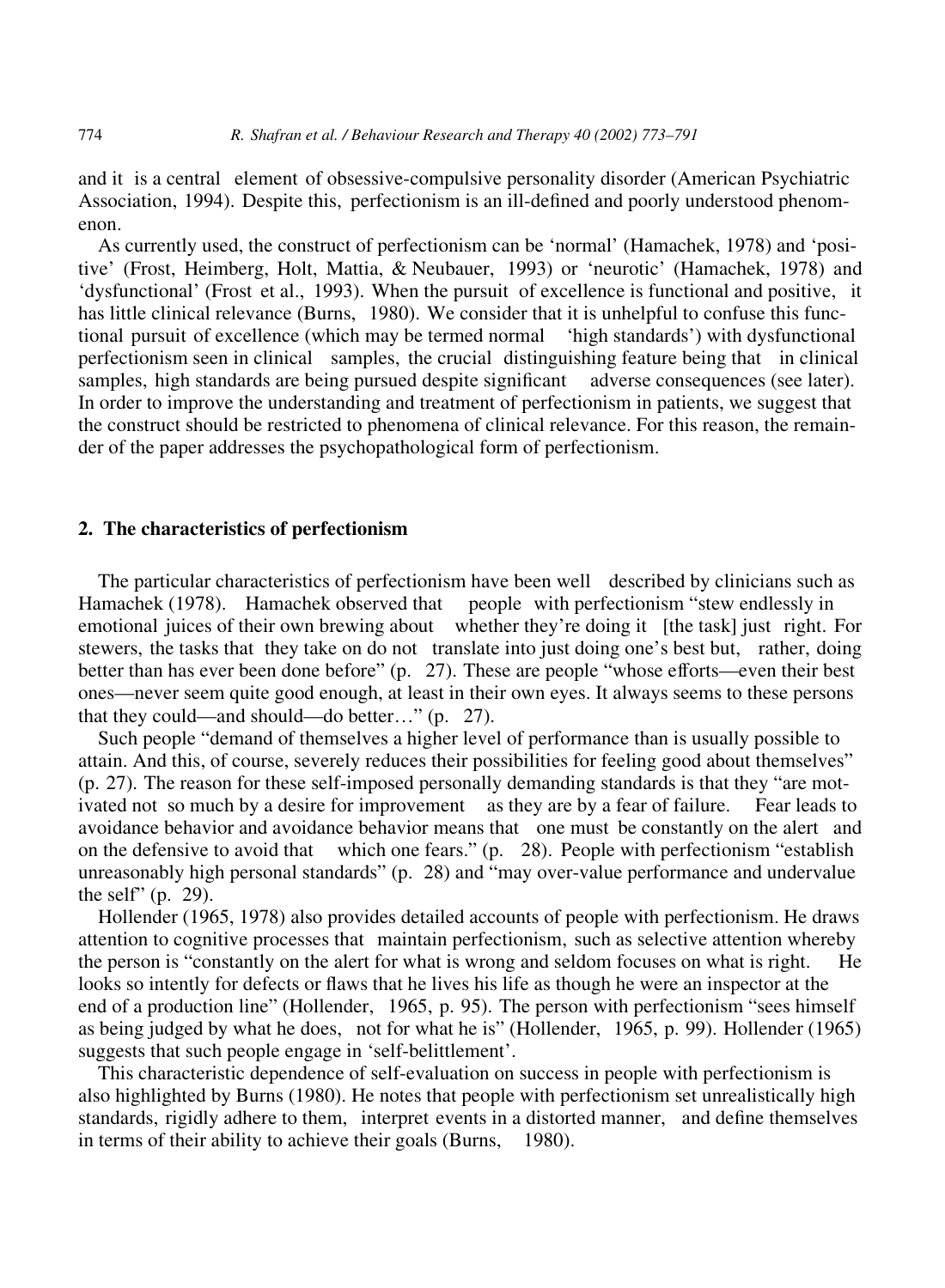These clinical descriptions and those of others (e.g. Pacht, 1984) are remarkably consistent. They emphasise both the self-imposed nature of standards that are personally demanding, and that self-evaluation is dependent upon success and achievement in people with perfectionism. There is also agreement that people with perfectionism pay particular attention to their perceived failures at the expense of their successes, and that their perfectionism is has adverse consequences. These clinical descriptions suggest that people with perfectionism tend to be highly self-critical as a result of perceived deficits in their performance.

## **3. Definitions of perfectionism**

Various attempts have been made to define the construct of perfectionism. It has been defined as "the tyranny of the shoulds" (Horney, 1950) and as "the practice of demanding of oneself or others a higher quality of performance than is required by the situation" (see Hollender, 1965, p. 94). Burns (1980) defines people with perfectionism as "those whose standards are high beyond reach or reason, people who strain compulsively and unremittingly toward impossible goals and who measure their own worth entirely in terms of productivity and accomplishment. For these people, the drive to excel can only be self defeating." Frost, Marten, Lahart, and Rosenblate (1990) have defined perfectionism as "the setting of excessively high standards for performance accompanied by overly critical self-evaluation" (Frost et al., 1990). The Obsessive Compulsive Cognitions Working Group (of which Frost is a joint chair) have defined perfectionism with respect to obsessive-compulsive disorder as "the tendency to believe there is a perfect solution to every problem, that doing something perfectly (i.e., mistake-free) is not only possible, but also necessary, and that even minor mistakes will have serious consequences" (OCCWG, 1997).

#### *3.1. A multidimensional approach to perfectionism*

An early attempt to measure perfectionism was the perfectionism subscale of the Dysfunctional Attitudes Scale (DAS; Weissman & Beck, 1978) and its adaptation by Burns (1980). These scales both regarded perfectionism as unidimensional. The 'success-perfectionism' subscale of the DAS included items that ascertained the relationship between the dependence of self-evaluation on attainment (e.g., 'if I fail at my work, then I am a failure as a person'). A similar unidimensional measure of perfectionism developed in the early 1980s formed a subscale of the widely-used Eating Disorder Inventory (Garner, Olmstead, & Polivy, 1983).

In the early 1990s perfectionism became viewed as a multidimensional construct. This change in perspective was for two reasons. First, it was argued that the clinical descriptions of people with perfectionism described them as being overconcerned with mistakes, doubting the quality of one's work, placing considerable value on their parents' expectations, and overemphasizing of one's work, placing considerable value on their parents' expectations, orderliness (Frost et al., 1990). Second, independent clinical observation led to the view that perfectionism also has its interpersonal aspects and that these are important in adjustment difficulties. (Hewitt & Flett, 1991a).

Independent research groups developed their own multidimensional perfectionism scales to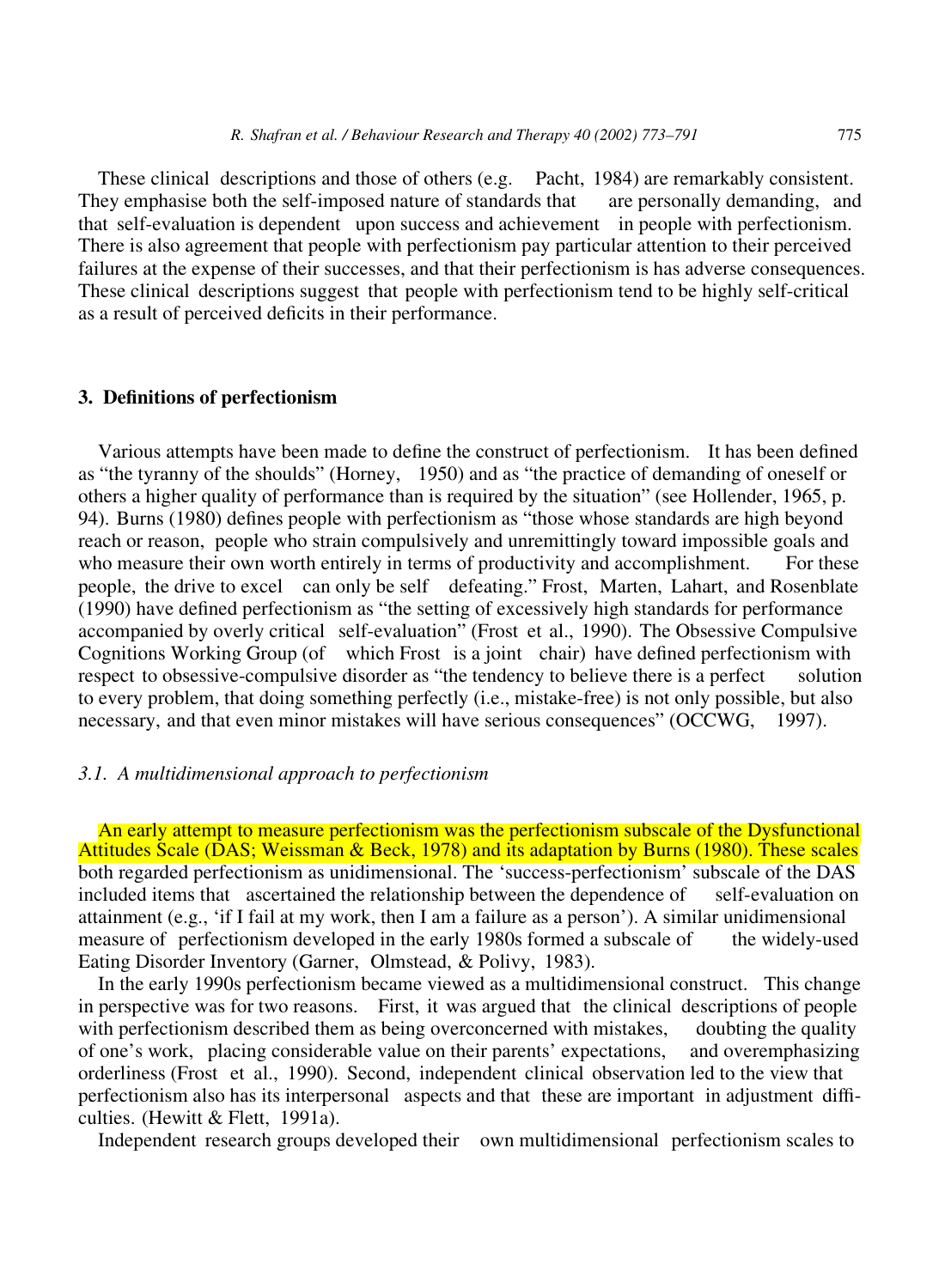assess the 'dimensions' that they considered comprise perfectionism. The measure of Frost et al. (1990) covers (i) 'Concern over Mistakes' (reacting negatively to mistakes, interpreting mistakes as equivalent to failure and fearing that one will lose the respect of others following failure, e.g. 'I should be upset if I make a mistake', 'If I fail partly, it is as bad as being a complete failure', 'People will probably think less of me if I make a mistake', 'The fewer mistakes I make, the more people will like me'), (ii) 'Doubts about Actions' (doubting the quality of one's performance), (iii) 'Personal Standards' (setting of very high standards and the excessive importance placed on these high standards for self-evaluation, e.g. 'I have extremely high goals'), (iv) 'Parental Expectations' (perceiving that one's parents have high expectations) and (v) 'Parental Criticism' (perceiving (perceiving that one's parents have high expectations) and  $(v)$  'Parental one's parents as being excessively critical). Some of the items address current beliefs (e.g. 'People will think less of me if I make a mistake') whereas others refer to past situations.

The multidimensional scale of Hewitt and Flett (1991a) consists of three subscales. Like Frost's subscale assessing personal standards, 'Self-oriented perfectionism' addresses many of the clinical features described earlier including setting exacting standards for oneself, evaluating one's own behaviour stringently and striving to attain perfection in one's own endeavours as well as striving<br>to avoid failure. However, a second subscale measures 'Other-oriented perfectionism'. This is to avoid failure. However, a second subscale measures 'Other-oriented perfectionism'. defined as having unrealistically high standards for the behaviour of significant others (e.g. 'everything that others do must be of top-notch quality'). And a third subscale, 'Socially-oriented perfectionism' assesses the belief that others have unrealistically high standards for the individual, that they stringently evaluate the individual, and that they exert pressure to be perfect (e.g. 'people expect nothing less than perfection from me', 'I find it difficult to meet others' expectations of me' and 'The people around me expect me to succeed at everything I do').

## *3.2. A critique of the multidimensional approach to perfectionism*

The widespread use of these two multidimensional measures has led to the acceptance of perfectionism as a multidimensional construct. We suggest that this has resulted in the concept being too readily equated with its method of measurement. Rather than remaining an independent theoretically and clinically-based construct, 'perfectionism' is now usually equated with the scores on either of the two multidimensional self-report instruments designed to assess it. The major difficulty with this is that, in our view, the current measures assess a broader range of features than those described by clinicians and early theorists as characteristics of perfectionism. Only 'selforiented perfectionism', 'personal standards' and some items on the 'concern over mistakes' subscales come close to assessing the construct of perfectionism as it is described, and even then there are few items that refer to self-evaluation.

We suggest that the additional dimensions do not assess perfectionism per se, but assess *related* constructs. Beliefs about other people's standards ('other-oriented perfectionism'), and the perception that others have unrealistically high standards for the individual and that they exert pressure on them to be perfect ('socially-prescribed perfectionism') are both constructs that may be associated perfectionism rather than being integral elements of perfectionism. For example, a patient believed that other people had excessively high standards and that they exerted pressure on her to be perfect, but she had an alternative lifestyle and clearly stated that she did not have any desire for perfection.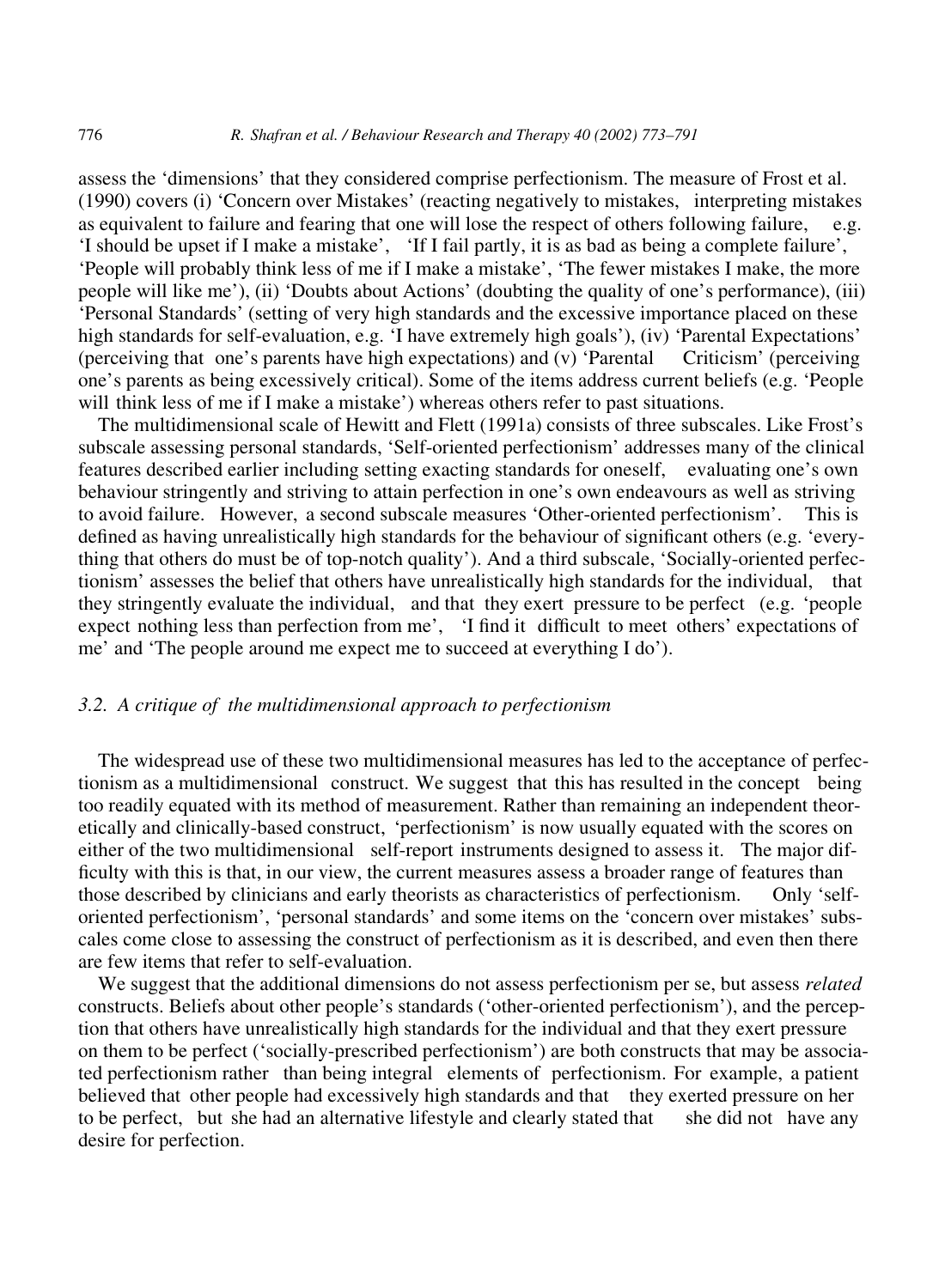The same argument may applied to dimensions such as 'concern over mistakes', 'doubts about actions', 'parental expectations', and 'parental criticism'. It would be expected that people with perfectionism would show an elevation in concern over mistakes due to their fear of failure and they might also be more doubtful as to whether actions had been performed correctly. However, we suggest that the critical component is the impact of mistakes on self-evaluation. Two (or possibly three) of the nine items on the 'concern over mistakes' subscale refer to self-evaluation, i.e. 'If I fail at work/school, I am a failure as a person' and 'If I do not do as well as other people, it means I am an inferior human being'. Of note, these particular items do not specifically refer to 'mistakes'. Other items refer to the impact of mistakes on other people (e.g. 'other people will think less of me if I make a mistake') and negative reactions to mistakes (e.g. 'I should be upset if I make a mistake'). Again, it is our view that overall such items (and others) assess variables relevant to perfectionism but not the construct itself.

#### *3.3. The existing literature*

Despite the problems with the broadening of the construct of perfectionism, it is worthwhile looking at how the existing literature on perfectionism can further our understanding of the core concept. A recent review of the research findings using the multidimensional measures (Shafran & Mansell, 2001) indicates that self-oriented perfectionism and high personal standards (the dimensions closest to the clinical concept of perfectionism) are elevated in patients with eating disorders compared to normal controls (e.g. Bastiani, Rao, Weltzin, & Kaye, 1995; Davis, 1997; Srinivasagam et al., 1995; Halmi et al., 2000). These dimensions are not elevated in patients with anxiety disorders (Antony, Purdon, Huta, & Swinson, 1998; Frost & Steketee, 1997; Saboonchi, Lundh, & Ost, 1999; Juster, Heimberg, Frost, & Holt, 1996; Hewitt & Flett, 1991a) and may be elevated in depressed inpatients (Hewitt & Flett, 1991b) but this finding is not reliable (e.g. Hewitt  $\&$ Flett, 1991a; Hewitt, Flett, & Ediger, 1996).

'Socially-prescribed perfectionism' is often correlated with the degree of psychopathology, such as levels of depression (e.g. Hewitt & Flett, 1991a; Flett, Hewitt, Blankstein, & O'Brien, 1991; Hewitt et al., 1996; Wyatt & Gilbert, 1998) and social anxiety (Blankstein, Flett, Hewitt, & Eng, 1993; Saboonchi & Lundh, 1997). 'Concern over mistakes' (the subscale that includes items on self-evaluation) has shown to be elevated in patients with social phobia (Juster et al., 1996; Saboonchi et al., 1999) and this dimension has been shown to be positively associated with psychopathology (Juster et al., 1996); Antony et al. (1998) found an elevation in many of the subscales across anxiety disorders as compared to their normal controls.

A close look at the items on subscales most commonly associated with psychopathology (the 'socially prescribed' subscale and 'concern over mistakes' subscale) reveals a common theme of negative beliefs regarding other people's expectations and evaluations of the individual: For example, 'The better I do, the better I am expected to do', 'Although they may not show it, other people get very upset with me when I slip up'; 'The fewer mistakes I make, the more people will like me'; 'People will probably think less of me if I make a mistake'. We suggest that such beliefs may have clinical implications, particularly in the social domain but, in our view, these beliefs are not integral to the construct of perfectionism with its intrinsic notion of self-motivated, self-imposed, personally demanding standards.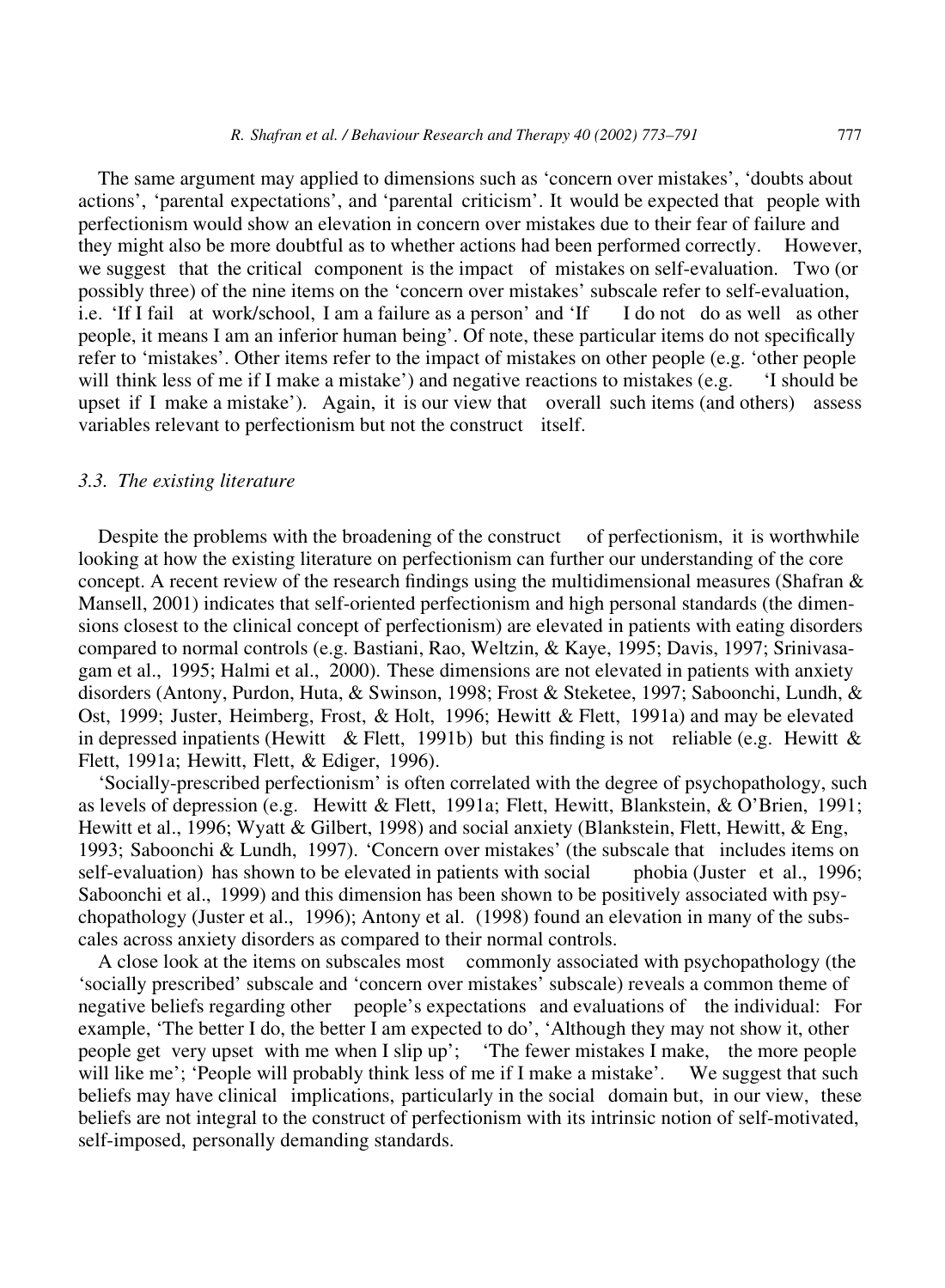We suggest that the failure to distinguish between perfectionism and associated features is part of the reason that the past decade of research using a multidimensional approach to perfectionism has yielded few advances in the theoretical understanding or clinical treatment of specific psychiatric disorders. Advances in psychological treatment have arisen from understanding the specific psychopathological characteristics of disorders such as panic disorder (Clark, 1986) and bulimia nervosa (Fairburn, 1981). If perfectionism plays a core role in psychopathology (which it might), then we need a clearly defined notion (not a group of constructs) to investigate it.

# **4. A cognitive–behavioural definition of perfectionism**

In order to understand clinically-relevant perfectionism, it is necessary to define the construct in a way that captures its core characteristics. We propose that clinically relevant perfectionism be defined as: *the overdependence of self-evaluation on the determined pursuit of personally demanding, self-imposed, standards in at least one highly salient domain, despite adverse consequences*. What this definition suggests is that people with perfectionism have a scheme for evaluating themselves that is dysfunctional in two ways. First, it is overly dependent on one area i.e., striving for and achieving personally demanding standards. Such overdependence means that selfevaluation is extremely vulnerable and failure to meet those standards results in self-criticism and negative self-evaluation. Second, the scheme for self-evaluation is highly dependent upon the domain in which the perfectionism is expressed. For example, if self-evaluation is dependent on continuous striving to meet personally demanding standards in the domain of weight loss, then psychological (and potentially physical) dysfunction will result. We suggest that this core psycho-<br>pathology whereby the person's scheme for self-evaluation is overly dependent on standards, self-evaluation is overly dependent on standards, explains the continuous striving of people with perfectionism to attain their goals. It also explains their criticism, 'self-belittlement', fear of failure, and their inability to relinquish standards even when they are not met and result in adverse consequences.

Considering the overdependence of self-evaluation as part of the psychopathology of perfectionism is consistent with the view that simply using standard-setting as the sole determinant of perfectionism is inadequate. Other factors must be taken into account since some people set themselves personally demanding standards and strive for them in a way that is positive (Frost et al., 1993), leads to feelings of satisfaction (Terry-Short, Owens, Slade, & Dewey, 1995) and is 'normal' (Hamachek, 1978). The definition emphases the dependence of the person's view of himself or herself on striving and meeting standards and the self-criticism that can result from perceived failure. This distinguishes clinical perfectionism from the 'healthy pursuit of excellence'.

An important part of the construct of clinically relevant perfectionism is that it is dysfunctional. We suggest that pathological perfectionism is present when personally demanding standards are pursued despite significant adverse consequences. These consequences may be emotional (e.g. depression), social (e.g. social isolation), physical (e.g. insomnia), cognitive (e.g. impaired concentration) or behavioural (e.g. repeated checking of work, repeated redoing of work, excessive time taken to complete tasks; Rhe´aume et al., 2000). They are tolerated because that the person's self-evaluation is contingent on the pursuit and attainment of their goals. Furthermore, these consequences may not be viewed by the person as aversive since they may be interpreted as evidence of true striving (see later).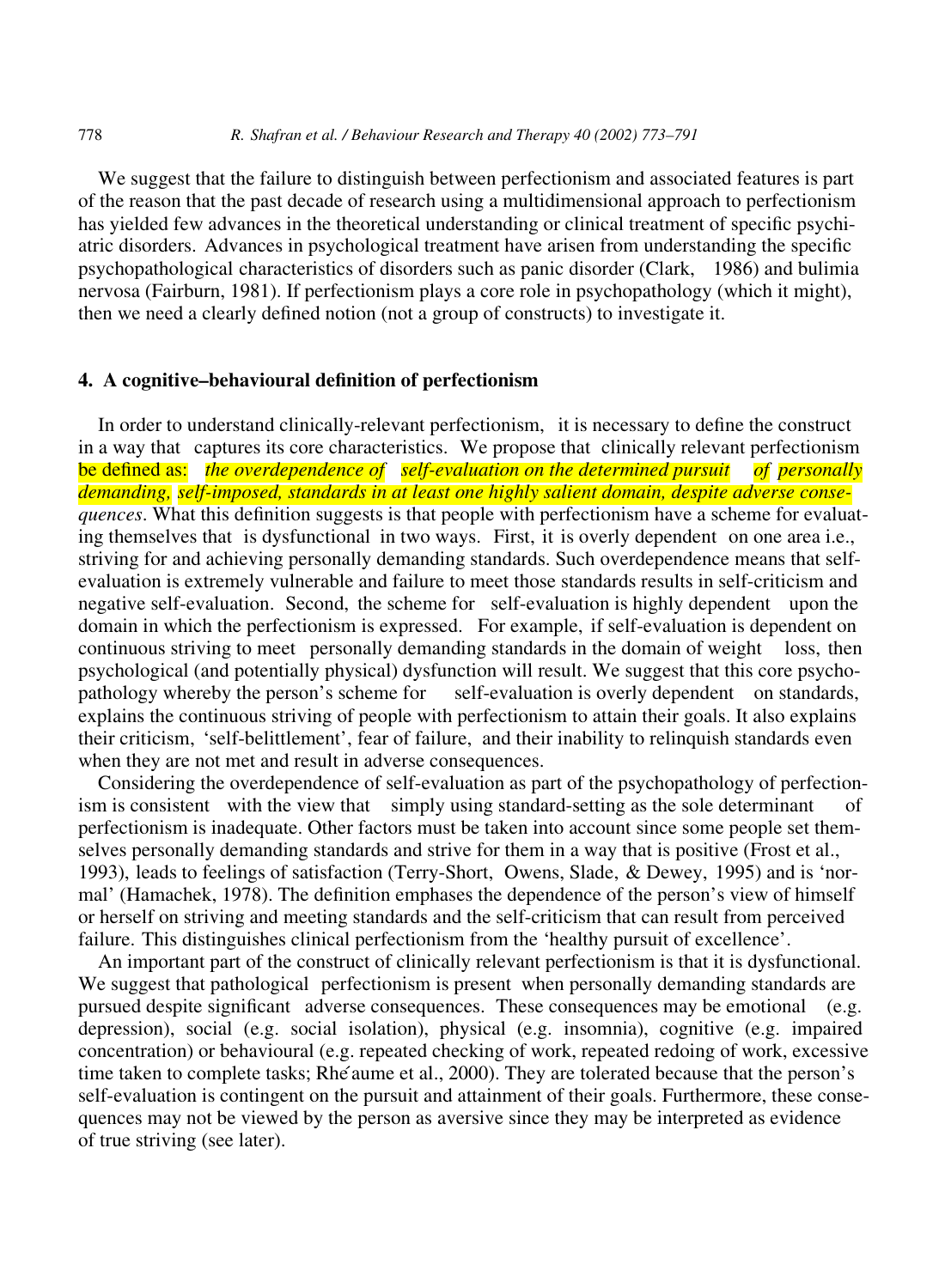Embedded in the above definition is the acknowledgement that the standards which people with perfectionism pursue are self-imposed, although they need not have been originally, and they well may be condoned by others (Hamachek, 1978). It is the adoption of these standards *as their own* that is suggested to be fundamental to the construct of perfectionism.

A core feature of perfectionism that is incorporated into this definition relates to the nature of the standard that is being pursued. Current definitions of perfectionism imply that the standards pursued are objectively high or excessive, given the situation. However, clinical experience indicates that whilst the standards people pursue are often of this nature, this is not necessarily the cates that whilst the standards people pursue are often of this nature, case; rather the essential feature is that they have to be high and *demanding for that individual*. For example, it is not uncommon for patients to be perfectionist in terms of always trying to do their best in any social situation. Although an objective standard may not apply (a conversation with a friend would evoke the same effort to pursue the standard as a dinner party with the boss), nevertheless the standard demands significant personal effort. The *personally* demanding nature of these standards also helps to explain why people with perfectionism are always striving to do 'better'. If their standard for performance is met, it is usually viewed as insufficiently personally demanding and is therefore raised.

People with perfectionism have high standards in domains of life that have personal significance but not in domains of little or no personal relevance. A woman with anorexia nervosa may be determinedly pursuing personally demanding standards of dietary restriction and, typically, work. However, she is unlikely to be pursuing equivalently demanding standards in domains such as football or gardening since these are unlikely to be areas that are important to her. Awareness of the importance of domains is acknowledged in the composition of the Perfectionism Questionnaire of Rhe´aume, Freeston, and Ladouceur (1995) which contains three subscales, one of which is 'domains affected by perfectionism'.

#### **5. The maintenance of perfectionism**

A number of processes arise from the core psychopathology of perfectionism and are hypothesised to contribute to the maintenance of perfectionism. These are summarised in Fig. 1.

#### *5.1. Core psychopathology and the morbid fear of failure*

The core psychopathology of perfectionism is expressed as a morbid fear of failure and the relentless pursuit of success.<sup>1</sup> For people with perfectionism, any perceived failure in their relevant domain results in self-criticism and maintains their negative view of themselves. It also strengthens the dependence of their view of themselves on striving and achieving their goals. This hypothesis is consistent with data demonstrating a negative relationship between fear of failure and selfis consistent with data demonstrating a negative relationship between fear of

<sup>&</sup>lt;sup>1</sup> These are terms adapted from the literature on the psychopathology of anorexia nervosa and bulimia nervosa (see later).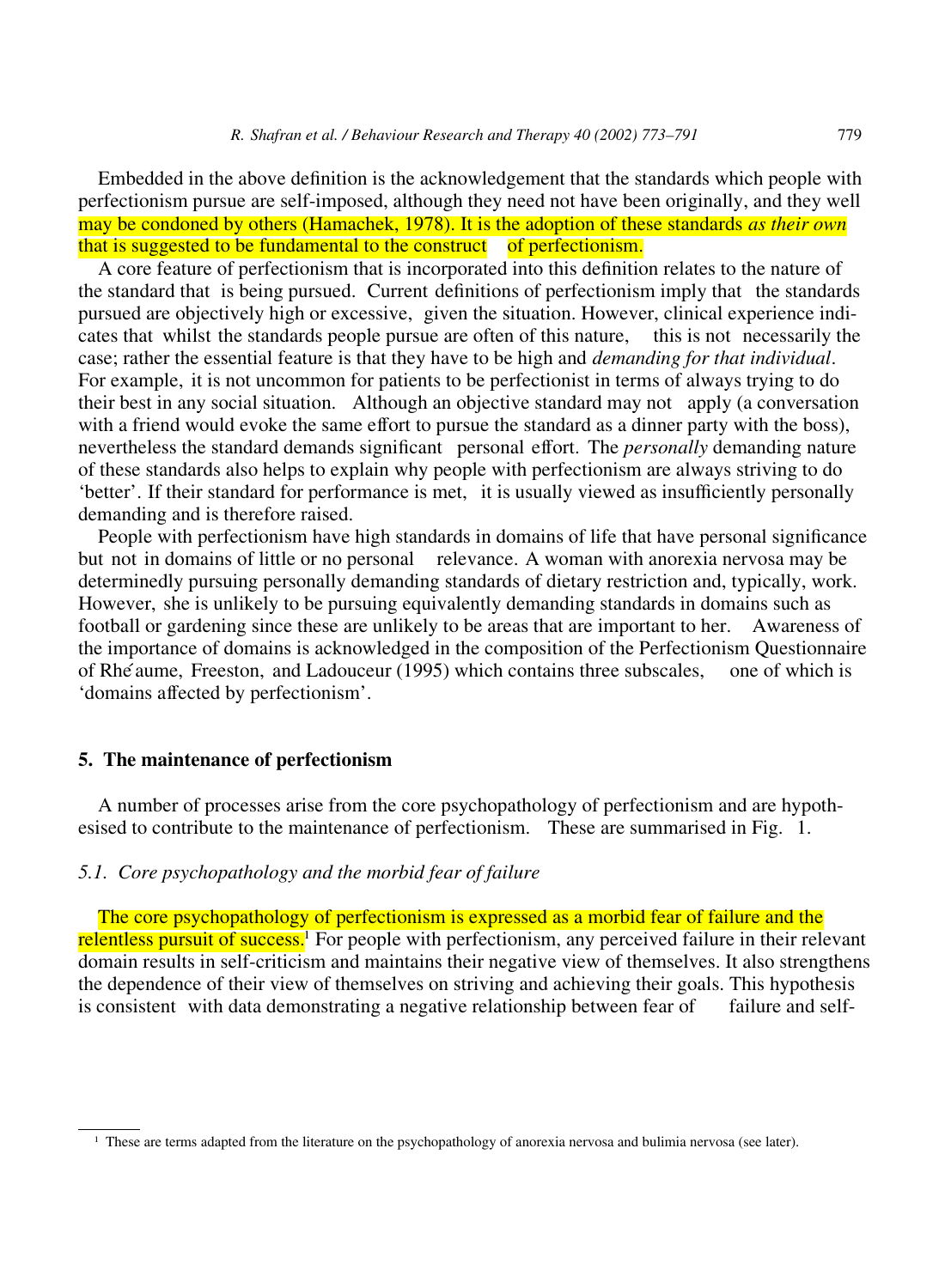

Fig. 1. The maintenance of perfectionism.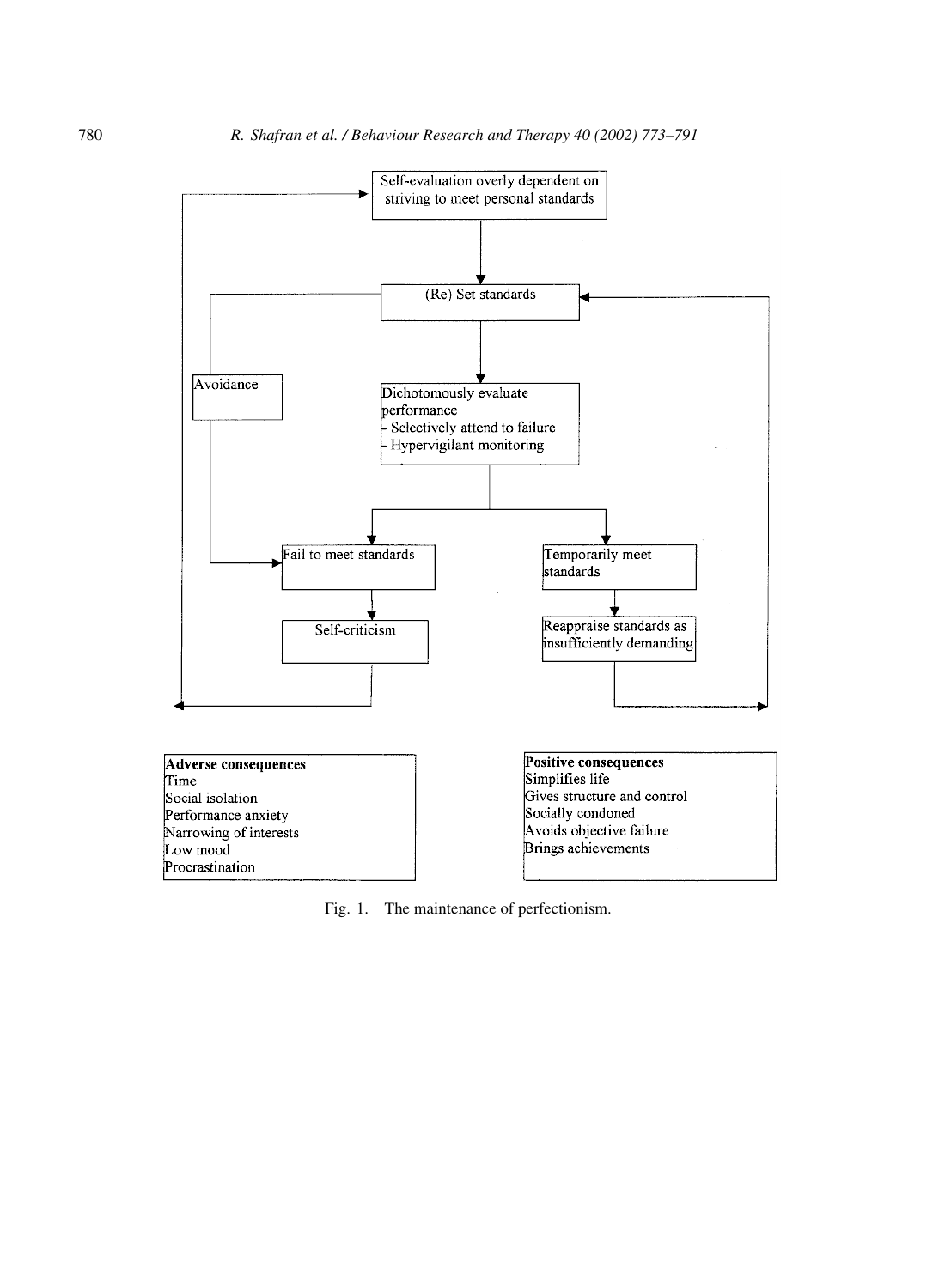# *R. Shafran et al. / Behaviour Research and Therapy 40 (2002) 773–791* 781

esteem (e.g. Joubert, 1990) and that 'self-oriented perfectionism' is associated with an inability to tolerate failure (Flett, Hewitt, Blankstein, & Mosher, 1991) and fear of failure (Flett, Blankstein, Hewitt, & Koledin, 1992).

## *5.2. Setting of standards that embody dichotomous thinking*

It is proposed that people with perfectionism internally operationalise their standards in the form of rules. For example, a patient whose goal was weight loss operationalised this as a daily rule that she had to weigh at least 1 lb less than the day before. Such rules are, by their nature. rule that she had to weigh at least 1 lb less than the day before. dichotomous; they are either met or they are not. It is unsurprising therefore that people with perfectionism are characterised as having 'all-or-nothing' thinking (see Antony & Swinson, 1998; Beck, 1995; Greenberger & Padesky, 1995). Attempting to adhere to these multiple strict rules means that the person is dominated by **'shoulds'** and by guilt and self-recrimination when a rule is transgressed.

#### *5.3. The need for self-control*

People with perfectionism dedicate themselves to the pursuit of their personally demanding standards. Such dedication requires a great deal of self-control: indeed, self-control is fundamental to their pursuit and attainment of their goals. <sup>2</sup> Usually this self-control involves limiting pleasurable activities that are not directly relevant to the pursuit of the goal and eschewing any form of 'indulgence'. For example, the above patient decided that in order to attain weight loss of 1 lb per day, it would be necessary to eat only what was absolutely necessary to stay alive. Anything in excess of this was 'greedy' and immoral. The relationship between self-control and perfectionism in eating disorders is discussed more fully later on.

#### *5.4. Evaluation of performance*

Once personally demanding standards have been set, performance in the relevant domain is evaluated repeatedly and strictly. In this context, 'performance' refers not only to the achievement of the particular goal but also to the person's 'performance' in terms of their *pursuit* of the goal. For example, not only did the patient above evaluate whether she weighed less each day, but she also evaluated herself in terms of the extent to which she had striven for the weight loss (e.g. managing to resist eating despite strong feelings of hunger). It is suggested that some people use the adverse consequences of their striving as evidence that their standards and their performance in pursuing them are indeed sufficiently demanding. For example, a patient interpreted the fact that she was sleeping for only 4 hours per night as evidence that she was working hard and 'doing her best'.

# *5.5. Failure to meet standards*

We suggest that people with clinical perfectionism evaluate their standards and performance in a biased way. Such biases include selective attention to 'failure' and the discounting of 'success'

<sup>2</sup> We thank S. Rachman for highlighting this point.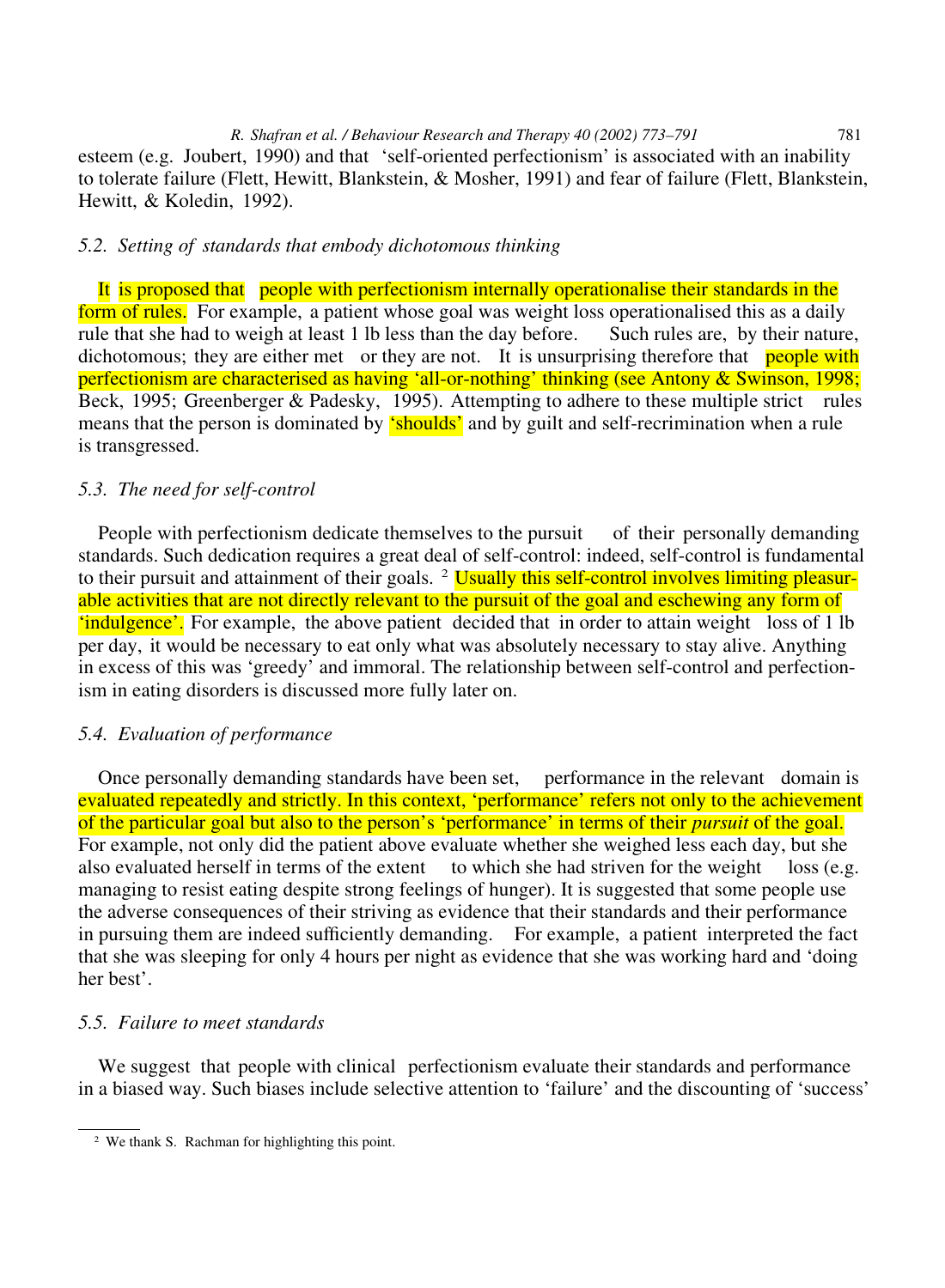(Antony & Swinson, 1998; Burns, 1980; Hamachek, 1978; Hollender, 1965). This involves paying more attention to perceived or actual errors in performance than to the parts of performance that<br>were error-free. It is related to the pursuit of the standards: in a typical example, a patient selecwere error-free. It is related to the pursuit of the standards: in a typical example, tively attended to, and recalled, times when she did not adhere to her work schedule but ignored the instances when she successfully adhered to it. We suggest that such biases do not necessarily operate in people who have high 'concerns about mistakes' (consistent with the finding that students who were concerned about mistakes did not note more errors than those who were not concerned about mistakes; Frost, Trepanier, Brown, & Heimberg, 1997). Rather, these biases operate in people whose self-evaluation is dependent on the pursuit and attainment of their personal standards, and they occur in the context of hypervigilant monitoring for times when the person has not met his/her standards.

Such hypervigilant monitoring commonly involves checking behaviour that can be overt (e.g. repeatedly summing numbers in a column, or re-reading work) or covert (e.g. replaying a competition in one's head and scrutinising one's performance). This checking behaviour may be influenced by 'doubts about actions'.

It is suggested that the information processing biases interact and thereby increase the likelihood that people will fail to meet their standards. For example, a person may replay a conversation repeatedly in his/her head to check for minor transgressions. On identifying such a situation (e.g. failing to make the perceived ideal response to a question), she/he is likely to dwell on this and ignore the other aspects of the social situation.

It is inevitable that for some people the pursuit of their standards and their fear of failure to meet them becomes so aversive that they delay beginning tasks (procrastination), abandon them midway or avoid them entirely (Antony & Swinson, 1998; Burns, 1980; Frost et al., 1990; Slade & Owens, 1998). A detailed analysis of the relationship between procastination and the multidimensional measures has led to the suggestion that procrastination is a response to a form of social evaluation that involves the perceived imposition of unrealistic expectations on the self (Flett, Hewitt, & Martin, 1995). Procrastination is often seen in the weighing behaviour of patients with eating disorders who commonly convert from frequent weighing (to detect performance at weight loss) to the avoidance of weighing altogether (Fairburn, 1995). Such avoidance is no solution, however, since their concerns remain unchanged and they continue to anticipate that they will fail to meet their standards.

It is suggested that people with perfectionism will be self-critical and evaluate themselves negatively after failing to meet their standards. This notion is consistent with clinical descriptions and is encapsulated in the item on the Burns Perfectionism Scale (Burns, 1980) 'Failing at something important means that I am less of person'. (Of interest, there is a similar item—'If I fail at work/school, I am a failure as a person'—that Mistakes' (Frost et al., 1990). Interpreting failure in this way maintains self-criticism and strengthens the association between the pursuit and achievement of these standards and the person's scheme for self-evaluation.

#### *5.6. Successfully meeting standards*

It is not uncommon for people with clinical perfectionism to occasionally meet their stringent standards. This 'success' has two consequences. First, it temporarily improves self-evaluation (or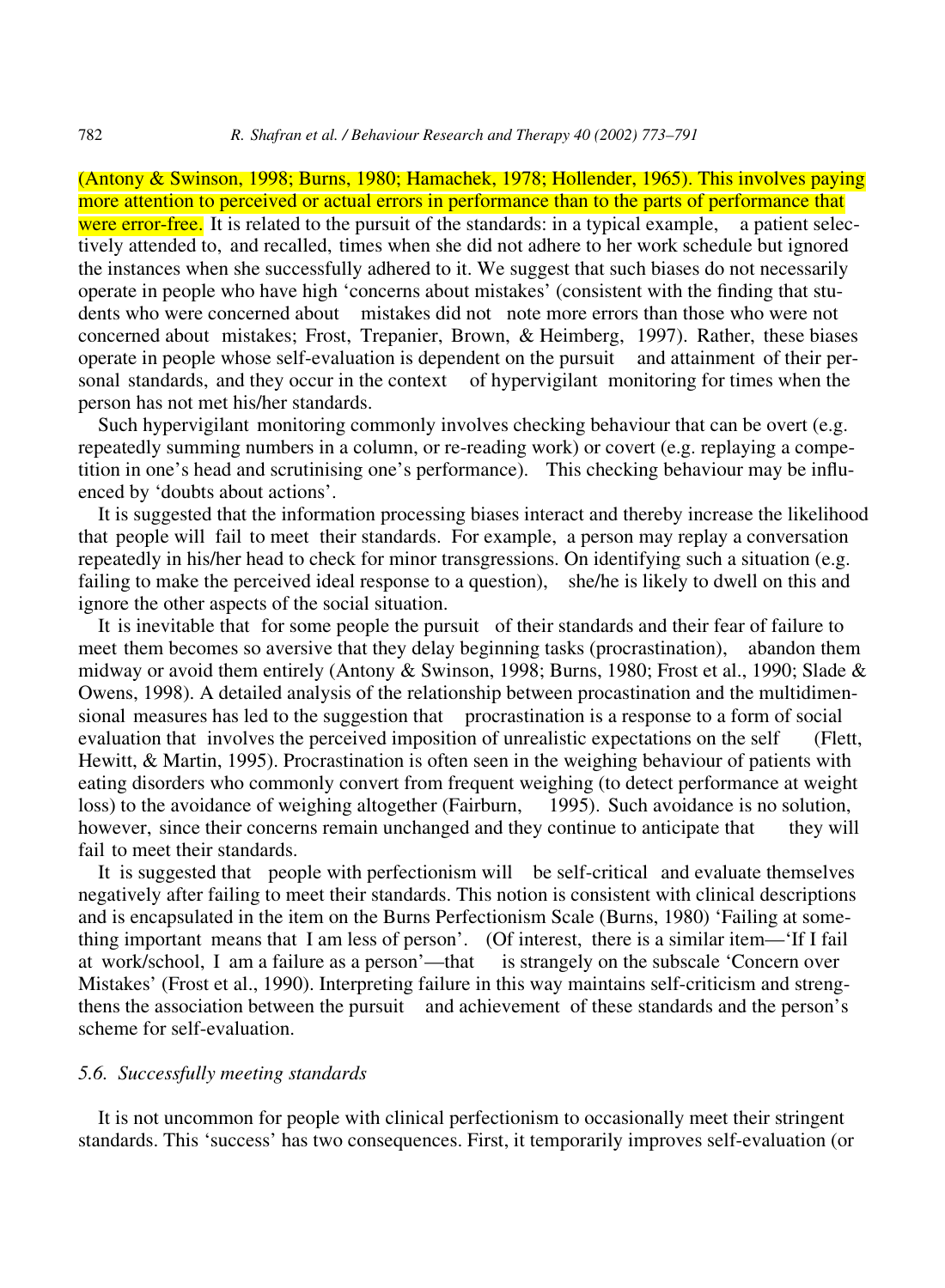avoids negative self-evaluation), and serves as an intermittent reinforcer of the pursuit of these standards (Burns, 1980). Secondly, however, the standards are immediately re-appraised as being too low. If the person's standards are achievable, then they are considered to have been insufficiently demanding. For example, a patient who achieved the top mark in her degree considered that her subject was a particularly easy one in which to attain this. She justified this by saying that since there were relatively few people reading her subject, she was not competing against that since there were relatively few people reading her subject, the brightest students. She thought it would be unlikely that she would achieve this result in a 'proper' subject. A consequence of the resetting of standards is that it is even more likely that the person will experience failure, thus their self-criticism is likely to be maintained.

#### *5.7. Other reasons for the persistence of perfectionism*

Clinical perfectionism occurs in a social context in which the pursuit of high standards is often condoned. Patients with perfectionism often report high parental expectations and criticism (Frost, Lahart, & Rosenblate, 1991; Vieth & Trull, 1999). People who pursue and achieve high standards are frequently praised, receive rewards and do well objectively.

The determined pursuit of high standards may also have the indirect benefit of simplifying the person's life, and giving them a sense of structure and control. These positive aspects may out-<br>weigh or disguise objective adverse consequences such as performance anxiety, narrowing of weigh or disguise objective adverse consequences such as performance anxiety, interests, social isolation, exhaustion, low mood and a pervasive sense of failure.

#### **6. Clinical perfectionism and comorbidity**

It is rare for patients to present with perfectionism as an isolated clinical problem. Rather, it is typically seen in conjunction with an Axis I or Axis II disorder. Perfectionism has been found to predict poor response to treatment for depression, regardless of treatment modality, and it has been suggested that it interferes with the development of the therapeutic alliance (Blatt et al., 1998; Zuroff et al., 2000). This finding may also be attributable, in part, to the characteristics of clinical depression and their interaction with perfectionism. Patients with depression characteristically lack motivation and drive which increases the likelihood that they fail to meet their standards. In turn, this will maintain their negative self-evaluation and low mood.

We suggest that an interaction between clinical perfectionism and treatment response will be seen whenever the domain in which perfectionism is expressed overlaps with the domain affected by the psychiatric disorder. For example, if patients are perfectionist in terms of social performance and their psychiatric disorder is social phobia, we suggest that the presence of the perfectionism will serve as an additional maintaining mechanism and will thereby impede successful treatment. Similarly, if perfectionism is expressed in the domain of orderliness and the psychiatric disorder is obsessive-compulsive disorder, we suggest that perfectionism is likely to make this disorder more difficult to treat.

#### *6.1. The special case of eating disorders*

We suggest that anorexia nervosa and bulimia nervosa do not simply co-occur with clinical refectionism but are in many cases the expression of perfectionism in the domain of eating, perfectionism but are in many cases the expression of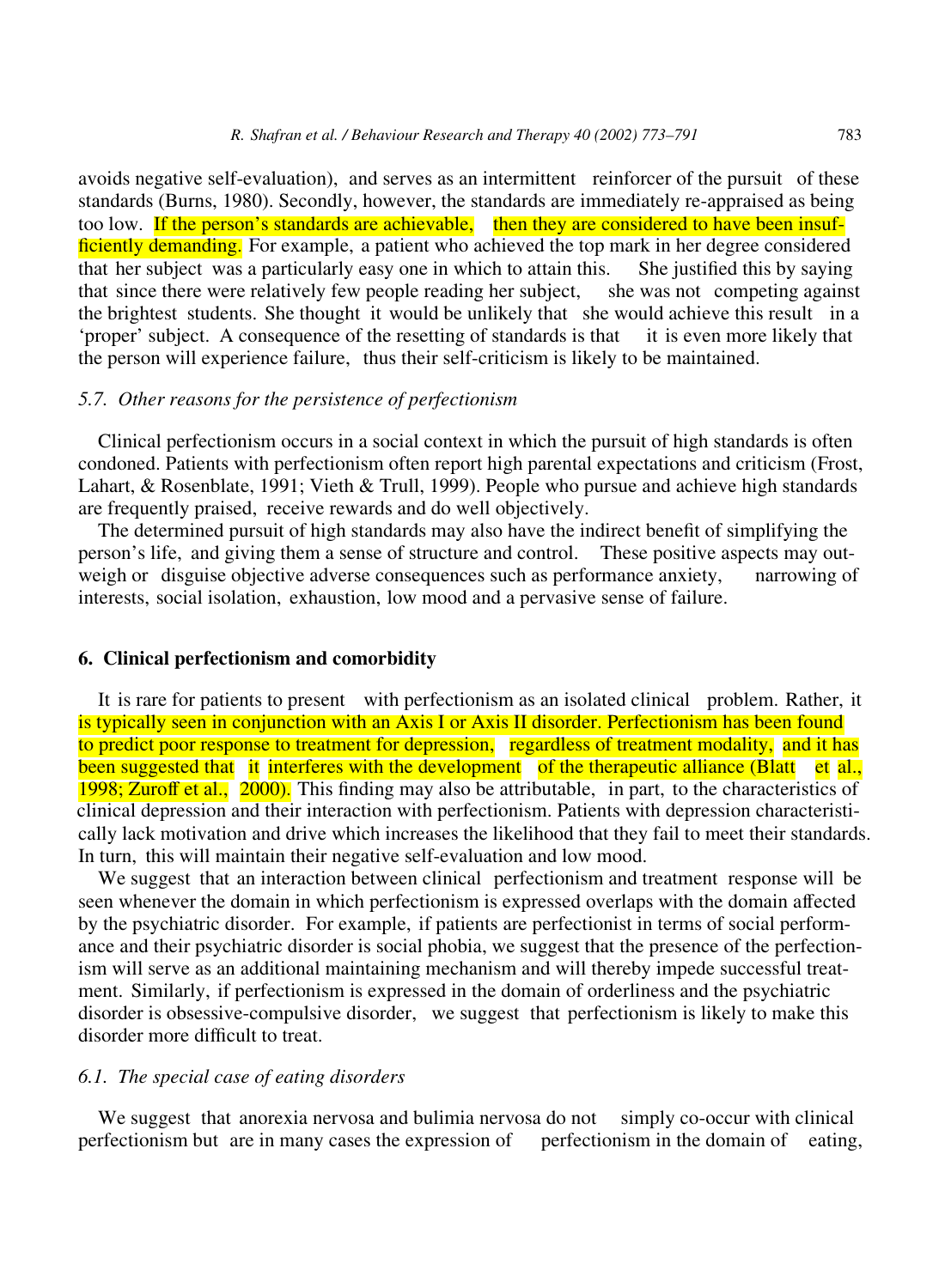shape or weight and their control. The self-evaluation of many people with eating disorders can be seen as depending on their striving for personally demanding standards of control over dietary restraint, or shape or weight, despite significant adverse consequences. There are at least three reasons to suggest that eating disorders may be an expression of perfectionism.

First, descriptions of patients with eating disorders, particularly anorexia nervosa, almost invariably highlight their perfectionistic traits (e.g. Bruch, 1976; Vitousek & Manke, 1994), and perfectionism has been suggested to play an important role in the maintenance of eating disorders (Slade, 1982). Indeed, perfectionism is viewed as being so integral to eating disorders that one of the most widely used measures of eating disorder psychopathology (the 'Eating Disorder Inventory') includes a subscale on perfectionism (Garner et al., 1983). Also, a specific measure of perfectionism in eating disorders has been developed (Mitzman, Slade, & Dewey, 1994).

According to the present account, people with perfectionism determinedly pursue their standards, despite adverse consequences. This is the case in eating disorders where patients stubbornly pursue standards of control over eating, weight or shape despite adverse consequences such as being markedly underweight, feeling persistently hungry, being vulnerable to binge eating, being preoccupied with thoughts about food, eating, shape and weight, and having difficulty eating with others. Standards are operationalised as dichotomous rules (e.g. I must not eat more than 1000 calories per day, I must not eat chocolate, sweets, biscuits, ice-cream, etc.; see Fairburn 1995, 1997). These rules, and the associated dichotomous thinking, render patients with bulimia nervosa vulnerable to temporarily abandoning their rules and binge eating if their rules are broken in any small way or their standards are not met (Fairburn, 1997; Tuschl, 1990; Ward, Hudson, & Bulik, 1993).

According to the present account of clinical perfectionism, failing to meet standards results in self-criticism and maintains negative self-evaluation. Cognitive–behavioural accounts of anorexia nervosa and bulimia nervosa have repeatedly emphasised that failing to meet standards of dietary restraint, shape or weight maintains the negative self-evaluation of these patients (Vitousek, 1996; Fairburn, 1997).<br>The second reason for

suggesting that anorexia nervosa and bulimia nervosa may be an expression of clinical perfectionism is the specific elevation of 'self-oriented perfectionism' and 'personal standards' in people with eating disorders. Patients with eating disorders score significantly more highly on these subscales compared to normal controls (Bastiani et al., 1995; Halmi et al., 2000; Srinivasagam et al., 1995) and their mean scores are higher than those of patients with anxiety or depression from other studies (Antony et al., 1998; Hewitt & Flett, 1991a). This elevation in scores often persists after weight restoration (Kaye, Gendall, & Strober, 1998; Srinivasagam et al., 1995; Szabo & Terre-Blanche, 1997).

The third line of argument for suggesting that anorexia nervosa and bulimia nervosa may be an expression of clinical perfectionism is based on empirical data, using different methodologies, that demonstrate that perfectionism is a specific antecedent risk factor for the development of eating disorders. In a series of large-scale community studies of people with eating disorders. eating disorders. In a series of large-scale community studies of using a retrospective case–control methodology, perfectionism emerged as a specific risk factor for bulimia nervosa (Fairburn, Welch, Doll, Davies, & O'Connor, 1997) and anorexia nervosa (Fairburn, Shafran, & Cooper, 1999) but not binge eating disorder (Fairburn et al., 1998).

In a separate series of controlled family-genetic studies, an attempt has been made to identify personality traits that may influence vulnerability to the *development* of anorexia nervosa (Kaye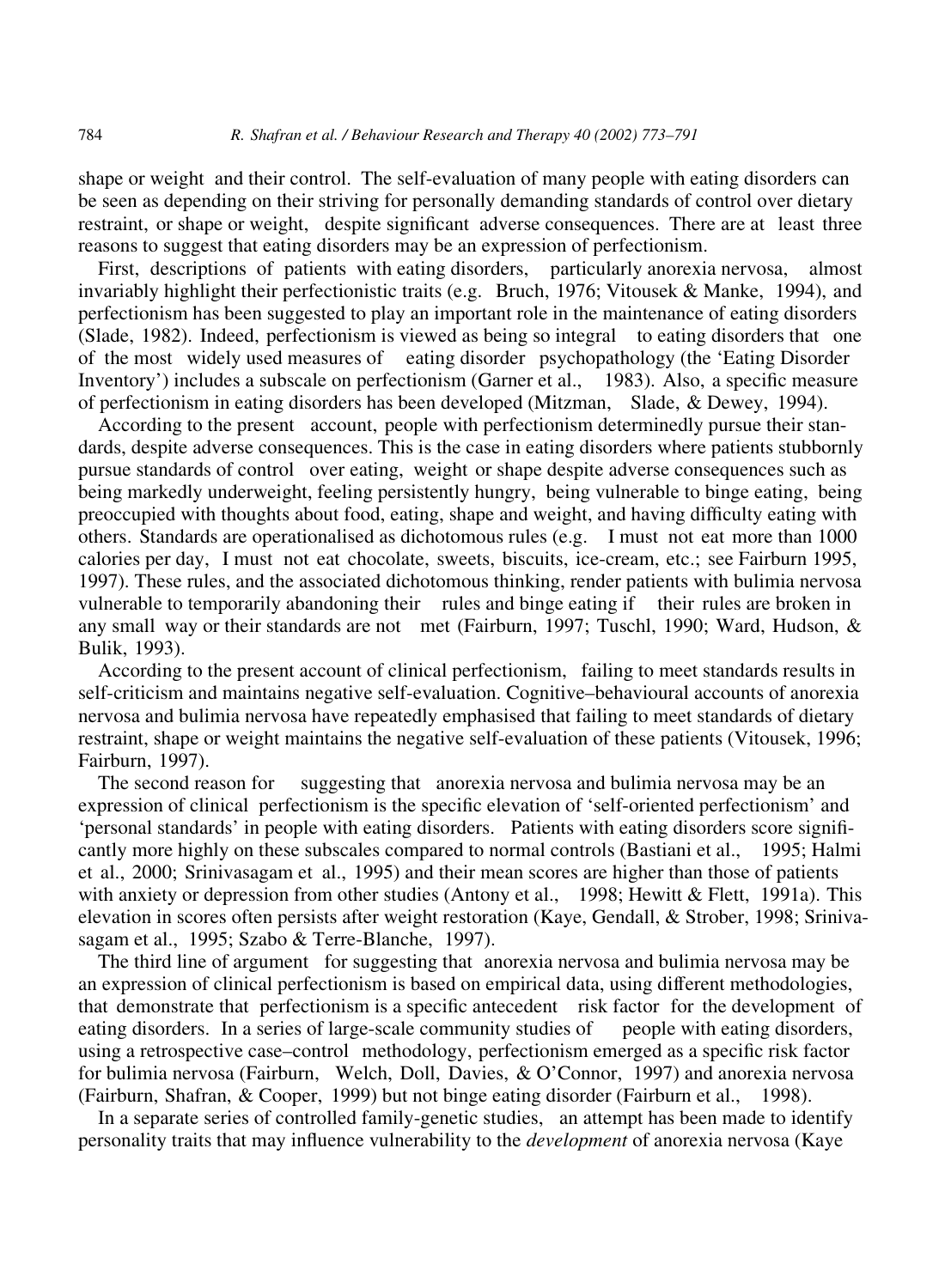et al., 2000; Lilenfeld et al., 1998, 2002) and bulimia nervosa (Lilenfeld et al., 2000). The first of these studies (Lilenfeld et al., 1998) found that the risk of obsessive-compulsive personality disorder or OCPD (in which perfectionism is a diagnostic feature; see below) was elevated only among relatives of anorexic probands. In this study, the critical point is that OCPD was elevated among relatives of anorexic probands, regardless of whether the probands themselves had OCPD. The authors concluded that anorexia nervosa and obsessive-compulsive personality disorder may have shared familial risk factors. The second of these studies (Kaye et al., 2000; Lilenfeld et al., 2002) reported on probands with anorexia nervosa and siblings who had a lifetime diagnosis of anorexia nervosa or bulimia nervosa. The strongest vulnerability factor for the development of anorexia nervosa was a combination of five personality traits, one of which was perfectionism. In the third study (Lilenfeld et al., 2000) using a smaller sample of women with bulimia nervosa, matched control women and first-degree female relatives, female relatives of bulimics had elevated perfectionism, regardless of whether the relatives themselves had an eating disorder history. This led the authors to conclude that perfectionism was transmitted independently of an eating disorder and was of potential aetiological relevance for bulimia nervosa. In total, these studies suggest that perfectionism is partially genetically determined, and that it is strongly associated with the development of anorexia nervosa and bulimia nervosa. Despite the negative finding of one study (Mussell et al., 2000) we suggest that eating disorders are particularly intransigent when the eating disorder is a specific expression of perfectionism. In summary, we suggest that in patients for whom self-evaluation is dependent on striving to attain personal standards of control over eating, shape and weight, the eating disorder can be viewed as an expression of perfectionism. Such patients are likely to have perfectionism expressed in other domains. For patients whose selfevaluation is more dependent on their actual shape and weight (rather than striving) and who do not have perfectionism expressed in other domains, the eating disorder is less likely to be an expression of perfectionism.

## *6.2. Clinical perfectionism and obsessive-compulsive personality disorder*

The studies above demonstrate a close relationship between eating disorders, perfectionism and OCPD. According to DSM-IV (American Psychiatric Association, 1994), a diagnosis of OCPD is made if four (or more) out of eight criteria are met. These criteria include (1) a preoccupation with details, rules and order, (2) perfectionism that interferes with task completion, (3) reluctance to delegate tasks and (4) rigidity and stubbornness. The majority of people with perfectionism alone are likely to meet these criteria and therefore be eligible for a diagnosis of OCPD.

There are, however, some notable differences between OCPD and perfectionism. Many people meeting diagnostic criteria for OCPD do so because they fulfil the other diagnostic features (e.g. overconscientiousness about morality, inability to discard worthless objects, miserliness). [It overconscientiousness about morality, inability to discard worthless appears that such people are concerned with the *process* of task completion, whereas those with perfectionism are more concerned with achieving tasks.] Hence, although people with perfectionism are likely to meet diagnostic criteria for OCPD, this personality disorder can occur in the absence of perfectionism.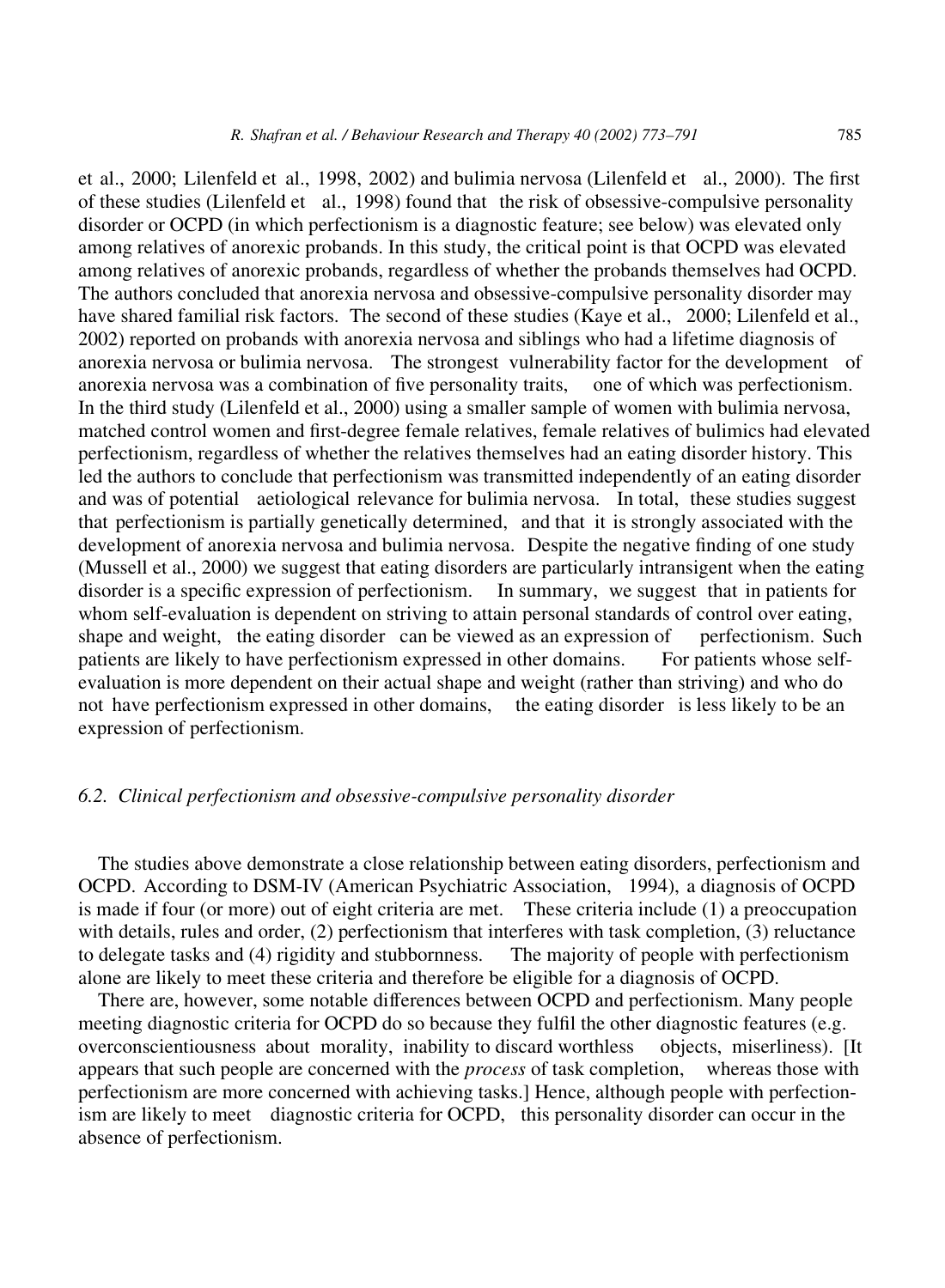# **7. Hypotheses**

This analysis is the first cognitive–behavioural account of the maintenance of clinical perfectionism that goes beyond a simple description of phenomenology to identify core maintaining mechanisms. Its main strengths are that it generates testable hypotheses and has specific implications for treatment. Among the hypotheses that may be derived from the analysis are the following:

- 1. Clinical perfectionism is maintained by:
	- 앫 Biased evaluation of performance
	- 앫 Re-appraising standards as being insufficiently demanding if they are met
	- 앫 Reacting to failure with self-criticism
	- 앫 Avoidance and procrastination of tasks in the salient domain
- 2. Clinical perfectionism impedes the successful treatment of Axis I disorders if the domain in which the perfectionism is expressed overlaps with the domain of the Axis I disorder.
- 3. Clinical perfectionism and self-evaluation are intimately related. Specifically,
	- 앫 The self-evaluation of people with clinical perfectionism is overly dependent on the pursuit and attainment of personal standards in a salient domain, despite significant adverse consequences
	- 앫 Clinical perfectionism is maintained by negative self-evaluation.

# **8. Implications for treatment**

Cognitive–behavioural strategies for the treatment of perfectionism (Antony & Swinson, 1998; Burns, 1980; Ferguson & Rodway, 1994) have been described. Based on the present cognitive– behavioural analysis, we suggest that treatment of perfectionism should have four components.

First, it is important to help the patient to identify perfectionism as a problem, and to place it within a cognitive–behavioural formulation that makes sense to the person, and that informs treatment. Within the formulation, patients should be helped to recognise that part of the problem is the narrowness of their scheme for self-evaluation which is overly dependent on one particular aspect of their life, namely striving to achieve personally demanding standards. In addition, it may be the case the domain in which the perfectionism is expressed (and by which the patient evaluates himself/herself) is inherently dysfunctional (e.g., achieving thinness) and this should be identified. While the formulation should include a historical context, the emphasis should be on the processes that are maintaining the perfectionism.

The second component is establishing the goal of treatment. It is proposed that a major goal treatment should be to broaden the patient's scheme for self-evaluation. To do so, therapists of treatment should be to broaden the patient's scheme for self-evaluation. need to examine the patients' existing strategy for evaluating themselves (i.e., perfectionism). Then patients should be helped to identify and adopt alternative ways of thinking and behaving that will broaden their means of self-evaluation, choosing domains that are not inherently dysfunctional. It is suggested that increasing the number of domains that contribute to self-evaluation will improve it. If, for example, a person's self-evaluation is entirely dependent on having 'perfect'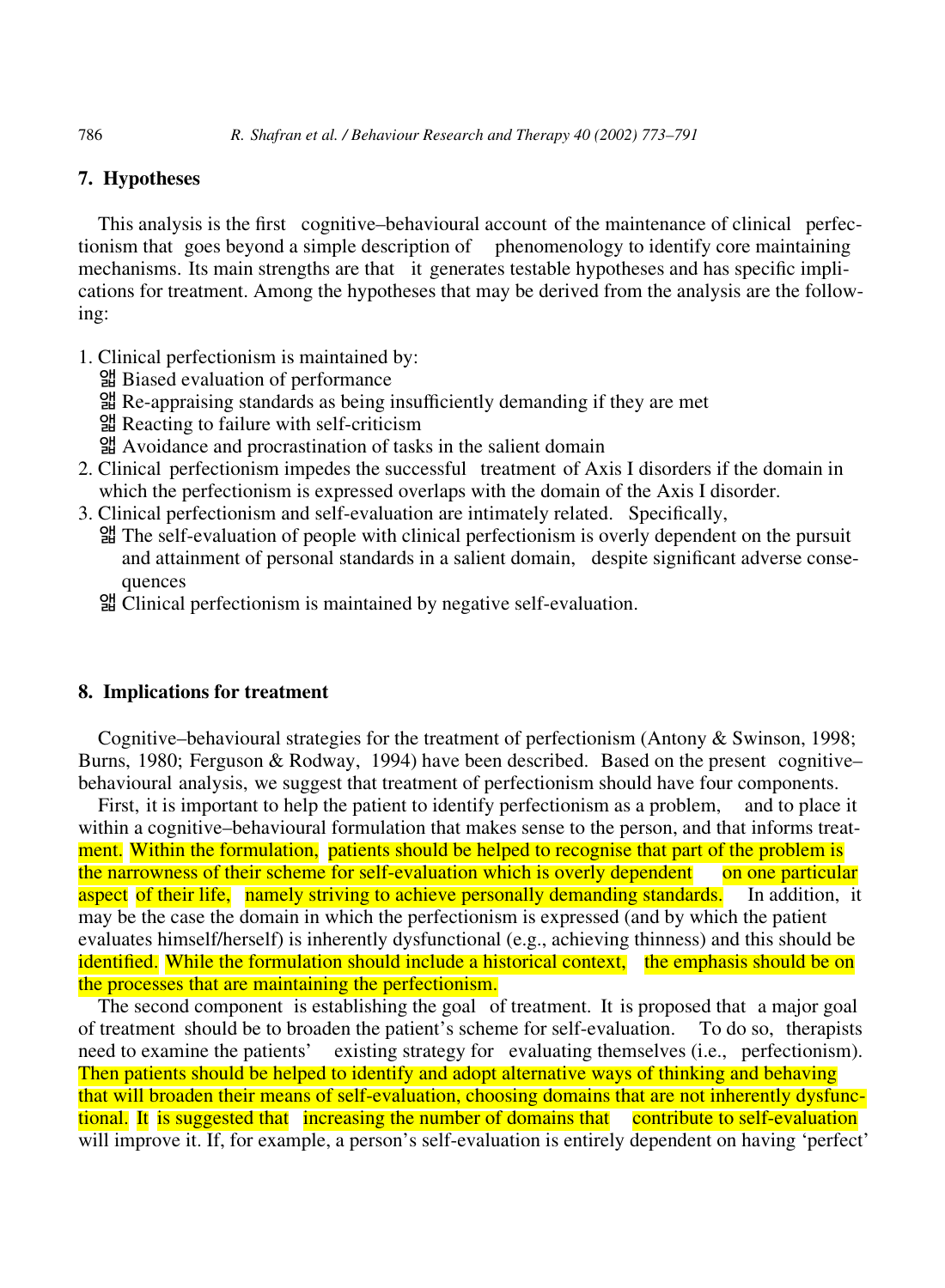social interactions, then it will be more fragile than if several domains are contributing to selfevaluation.

The third component of treatment involves using behavioural experiments to test competing hypotheses. For example, a patient compared her view of herself after staying at home restricting<br>her eating to her self-evaluation after eating supper at a friend's house. Another patient whose her eating to her self-evaluation after eating supper at perfectionism was expressed in the domain of social performance compared the quality of her social interactions with her peers when she attempted to have the 'perfect' social interaction compared with when she simply tried to focus on haing fun. Such behavioural experiments will compared with when she simply tried to focus on haing fun. often include exposure to avoided situations (such as the house being messy, eating with friends).

The fourth component of treatment is the use of cognitive–behavioural methods to address the patients' personal standards and self-criticism in general. In practice, this involves helping patients to identify and change rules that embody dichotomous thinking (e.g. 'if the house is not totally tidy, it is an absolute mess'). Traditional cognitive methods such as cognitive restructuring and using a continuum to help decrease dichotomous thinking (Greenberger & Padesky, 1995) may all be used, as may behavioural experiments.

Attention also needs to be paid to the cognitive biases that maintain perfectionism, particularly selective attention to the possibility of failure (e.g. a negative comment on an essay, a flaw in a gymnastic performance) and the hypervigilant monitoring of performance (e.g. frequent weighing, post-event processing after social situations). Strategies may be adapted from existing approaches to perfectionism and self-esteem (see Antony & Swinson, 1998; Barrow & Moore, 1983; Burns, 1980; Fennell, 1998; Pacht, 1984) and from treatment procedures for specific disorders (e.g. post-<br>event processing may be addressed using methods from the treatment of social phobia: Clark, event processing may be addressed using methods from the treatment 1997; Rachman, Gruter-Andrew, & Shafran, 2000) and intolerance of uncertainty may be tackled using procedures from the cognitive behavioural treatment of obsessive-compulsive disorder (Freeston et al., 1997). These methods include providing information about the nature of selective attention, keeping positive data logs, tolerating uncertainty, increasing engagement in relaxing and pleasurable activities, and exposure with response prevention.

## **9. Conclusion**

A new definition and cognitive–behavioural conceptualisation of clinical perfectionism is proposed. The self-evaluation of people with clinically relevant perfectionism is viewed as overly dependent on the pursuit of personally demanding standards in at least one salient domain, despite adverse consequences. It is suggested that clinical perfectionism is maintained by the setting of dichotomous standards, evaluating the striving and attainment of performance in a biased way, self-criticism if the standards are not met in the salient domain and, if standards are met, reappraising them as insufficiently demanding. Clinical perfectionism is hypothesised to contribute to the maintenance of comorbid Axis I disorders when the domain in which the perfectionism is expressed overlaps with the domain affected by the psychiatric disorder. It is argued that anorexia nervosa and bulimia nervosa can be the expression of clinical perfectionism in the domain of eating, shape or weight and their control. A series of testable hypotheses are outlined, and implications for treatment discussed. Evaluation of this analysis and its clinical utility is currently underway.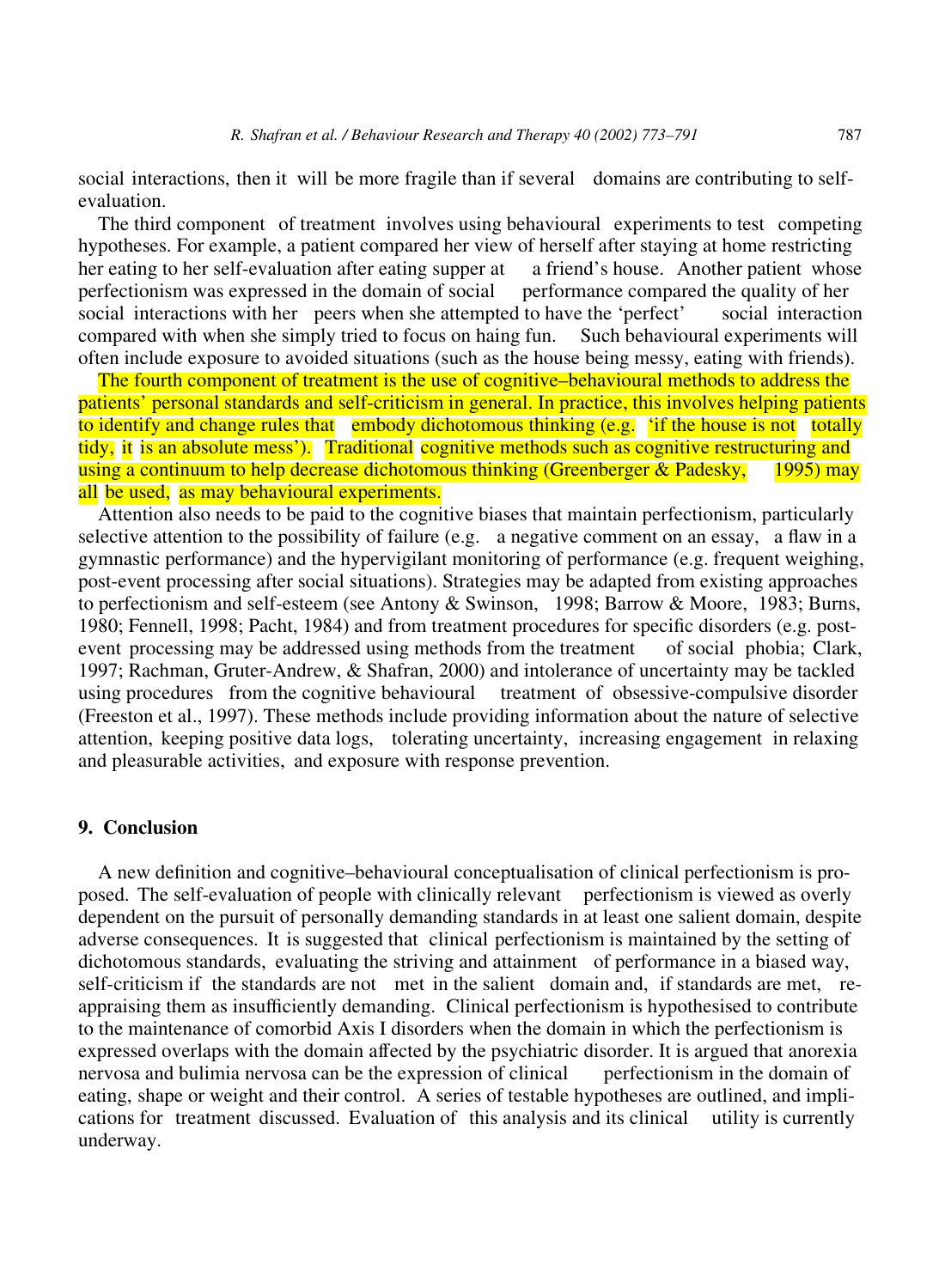#### **Acknowledgements**

The authors are grateful for the helpful comments of Melanie Fennell, Warren Mansell and the anonymous reviewers. RS is a Wellcome Trust Advanced Training Fellow (055112) and CGF is a Wellcome Trust Principal Research Fellow (046386). ZC is also supported by the Wellcome Trust (046386).

### **References**

- American Psychiatric Association (1994). *Diagnostic and statistical manual of mental disorders.* (4th ed.). Washington, DC: American Psychiatric Association.
- Antony, M. M., & Swinson, R. P. (1998). *When perfect isn't good enough: strategies for coping with perfectionism.* Oakland, CA: New Harbinger Publications, Inc.
- Antony, M. M., Purdon, C. L., Huta, V., & Swinson, R. P. (1998). Dimensions of perfectionism across the anxiety disorders. *Behaviour Research and Therapy*, *36*, 1143–1154.
- Barrow, J. C., & Moore, C. A. (1983). Group interventions with perfectionist thinking. *Personnel and Guidance Journal*, *67*, 612–615.
- Bastiani, A. M., Rao, R., Weltzin, T., & Kaye, W. H. (1995). Perfectionism in anorexia nervosa. *International Journal of Eating Disorders*, *17*, 147–152.
- Beck, J. S. (1995). *Cognitive therapy: basics and beyond.* New York: Guilford Press.
- Blankstein, K. R., Flett, G. L., Hewitt, P. L., & Eng, A. (1993). Dimensions of perfectionism and irrational fears: An examination with the fear survey schedule. *Personality and Individual Differences*, *75*, 323–328.
- Blatt, S. J., Zuroff, D. C., Bondi, C. M., Sanislow, C. A. 3RD, & Pilkonis, P. A. (1998). When and how perfectionism impedes the brief treatment of depression: further analyses of the National Institute of Mental Health Treatment of Depression Collaborative Research Program. *Journal of Consulting and Clinical Psychology*, *66*, 423–428.
- Bruch, H. (1976). The treatment of eating disorders. *Mayo Clinic Proceedings*, *51*, 266–272.
- Burns, D. (1980). The perfectionist's script for self-defeat. *Psychology Today*, November, 34–52.
- Clark, D. M. (1986). A cognitive approach to panic. *Behaviour Research and Therapy*, *24*, 461–470.
- Clark, D. M. (1997). Panic disorder and social phobia. In D. M. Clark, & C. G. Fairburn (Eds.), *Science and practice of cognitive behaviour therapy*. Oxford, UK: Oxford Medical Publications/Oxford University Press.
- Davis, C. (1997). Normal and neurotic perfectionism in eating disorders: an interactive model. *International Journal of Eating Disorders*, *22*, 421–426.
- Fairburn, C. (1981). A cognitive behavioural approach to the treatment of bulimia. *Psychological Medicine*, *17*, 707–711.
- Fairburn, C. G. (1995). Short-term psychological treatments for bulimia nervosa. In K. Brownell, & C. G. Fairburn (Eds.), *Eating disorders and obesity: A comprehensive handbook* (pp. 289–378). New York: The Guilford Press.
- Fairburn, C. G. (1997). Eating disorders. In D. M. Clark, & C. G. Fairburn (Eds.), *Science and practice of cognitive behaviour therapy*. Oxford: Oxford Medical Publications/Oxford University Press.
- Fairburn, C. G., Welch, S. L., Doll, H. A., Davies, B. A., & O'Connor, M. E. (1997). Risk factors for bulimia nervosa. A community-based case–control study. *Archives of General Psychiatry*, *54*, 509–517.
- Fairburn, C. G., Doll, H. A., Welch, S. L., Hay, P. J., Davies, B. A., & O'Connor, M. E. (1998). Risk factors for binge eating disorder: a community based, case control study. *Archives of General Psychiatry*, *55*, 425–432.
- Fairburn, C. G., Cooper, Z., Doll, H. A., & Welch, S. L. (1999). Risk factors for anorexia nervosa: three integrated case control comparisons. *Archives of General Psychiatry*, *56*, 468–476.
- Fairburn, C. G., Shafran, R., & Cooper, Z. (1999). A cognitive–behavioural theory of anorexia nervosa. *Behaviour Research and Therapy*, *37*, 1–13.
- Fennell, M. J. V. (1998). Low self-esteem. In N. Tarrier, A. Wells, & G. Haddock, *Treating complex cases: the cognitive behavioural therapy approach. Wiley series in clinical psychology*. Chichester, UK: John Wiley & Sons.
- Ferguson, K. L., & Rodway, G. R. (1994). Cognitive behavioral treatment of perfectionism: initial evaluation studies. *Research on Social Work Practice*, *4*, 283–308.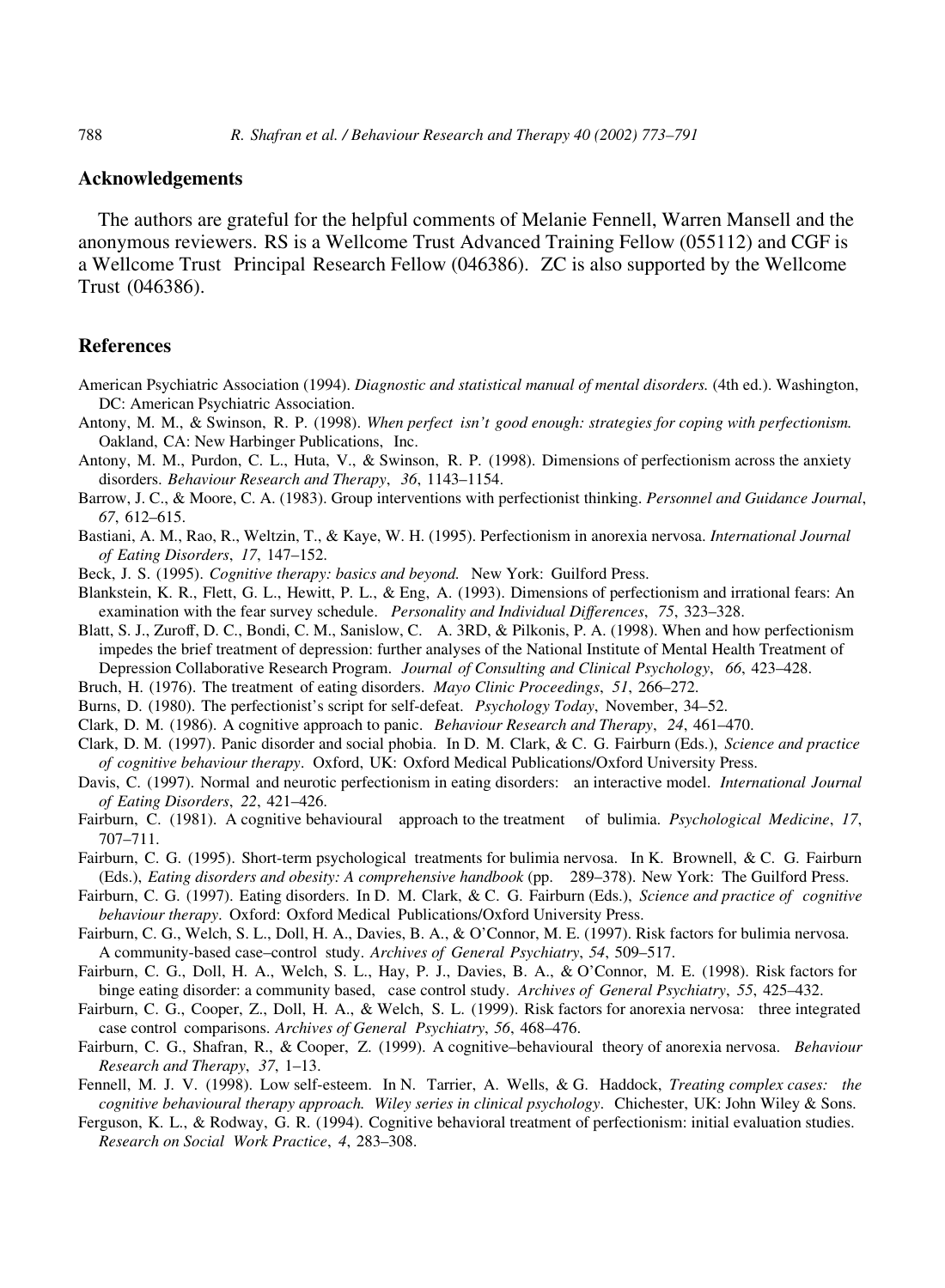- Flett, G. L., Blankstein, K. R., Hewitt, P. L., & Koledin, S. (1992). Components of perfectionism and procrastination in college students. *Social Behaviour and Personality*, *20*, 85–94.
- Flett, G. L., Hewitt, P. L., Blankstein, K. R., & Mosher, S. W. (1991). Perfectionism, self-actualisation, and personal adjustment. *Journal of Social Behavior and Personality*, *6*, 147–150.
- Flett, G. L., Hewitt, P. L., Blankstein, K. R., & O'Brien, S. (1991). Perfectionism and learned resourcefulness in depression and self-esteem. *Personality and Individual Differences*, *12*, 61–68.
- Flett, G. L., Hewitt, P. L., & Martin, T. R. (1995). Dimensions of perfectionism and procrastination. In J. R. Ferrari, & J. L. Johnson (Eds.), *Procrastination and task avoidance: theory, research, and treatment. The Plenum series in social/clinical psychology* (pp. 113–136). New York: Plenum Press.
- Freeston, M. H., Ladouceur, R., Gagnon, F., Thibodeau, N., Rhe´aume, J., Letarte, H., & Bujold, A. (1997). Cognitive– behavioral treatment of obsessive thoughts: a controlled study. *Journal of Consulting and Clinical Psychology*, *65*, 405–413.
- Frost, R. O., & Steketee, G. (1997). Perfectionism in obsessive compulsive disorder patients. *Behaviour Research and Therapy*, *35*, 291–296.
- Frost, R. O., Marten, P., Lahart, C. M., & Rosenblate, R. (1990). The dimensions of perfectionism. *Cognitive Therapy and Research*, *74*, 449–468.
- Frost, R. O., Lahart, C. M., & Rosenblate, R. (1991). The development of perfectionism: a study of daughters and their parents. *Cognitive Therapy and Research*, *15*, 469–489.
- Frost, R. O., Heimberg, R. G., Holt, C. S., Mattia, J. I., & Neubauer, A. L. (1993). A comparison of two measures of perfectionism. *Personality and Individual Differences*, *14*, 119–126.
- Frost, R. O., Trepanier, K. L., Brown, E. J., & Heimberg, R. G. (1997). Self-monitoring of mistakes among subjects high and low in perfectionistic concern over mistakes. *Cognitive Therapy and Research*, *27*, 209–222.
- Garner, D. M., Olmstead, M. P., & Polivy, J. (1983). Development and validation of a multidimensional eating disorder inventory for anorexia nervosa and bulimia. *International Journal of Eating Disorders*, *2*, 15–34.
- Greenberger, D., & Padesky, C. A. (1995). *Mind over mood: a cognitive therapy treatment manual for clients.* New York: Guilford Press.
- Halmi, K. A., Sunday, S. R., Strober, M., Kaplan, A., Woodside, D. B., Fichter, M., Treasure, J., Berrettini, W. H., & Kaye, W. H. (2000). Perfectionism in anorexia nervosa: variation by clinical subtype, obsessionality, and pathological eating behavior. *American Journal of Psychiatry*, *157*, 1799–1805.
- Hamachek, D. E. (1978). Psychodynamics of normal and neurotic perfectionism. *Psychology: a Journal of Human Behavior*, *15*, 27–33.
- Hewitt, P. L., & Flett, G. L. (1991a). Perfectionism in the self and social contexts: conceptualization, assessment, and association with psychopathology. *Journal of Personality and Social Psychology*, *60*, 456–470.
- Hewitt, P. L., & Flett, G. L. (1991b). Dimensions of perfectionism in unipolar depression. *Journal of Abnormal Psychology*, *100*, 98–101.
- Hewitt, P. L., Flett, G. L., & Ediger, E. (1996). Perfectionism and depression: longitudinal assessment of a specific vulnerability hypothesis. *Journal of Abnormal Psychology*, *105*, 276–280.
- Hollender, M. H. (1965). Perfectionism. *Comprehensive Psychiatry*, *6*, 94–103.
- Hollender, M. H. (1978). Perfectionism, a neglected personality trait. *Journal of Clinical Psychiatry*, *39*, 384.
- Horney, K. (1950). *Neurosis and human growth.* New York: Norton.
- Joubert, C. E. (1990). Relationship among self-esteem, psychological reactance, and other personality variables. *Psychological Reports*, *66*, 1147–1151.
- Juster, H. R., Heimberg, R. G., Frost, R. O., & Holt, C. S. (1996). Social phobia and perfectionism. *Personality and individual Differences*, *21*, 403–410.
- Kaye, W., Gendall, K., & Strober, M. (1998). Serotonin neuronal function and selective serotonin reuptake inhibitor treatment in anorexia and bulimia nervosa. *Biological Psychiatry*, *44*, 825–838.
- Kaye, W. H., Lilenfeld, L. R., Berrettini, W. H., Strober, M., Devlin, B., Klump, K. L., Goldman, D., Bulik, C. M., Halmi, K. A., Fichter, M. M., Kaplan, A., Woodside, D. B., Treasure, J., Plotnicov, K. H., Pollice, C., Rao, R., & McConaha, C. W. (2000). A search for susceptibility loci for anorexia nervosa: methods and sample description. *Biological Psychiatry*, *47*, 794–803.
- Lilenfeld, L. R., Kaye, W. H., Greeno, C. G., Merikangas, K. R., Plotnicov, K., Pollice, C., Rao, R., Strober, M.,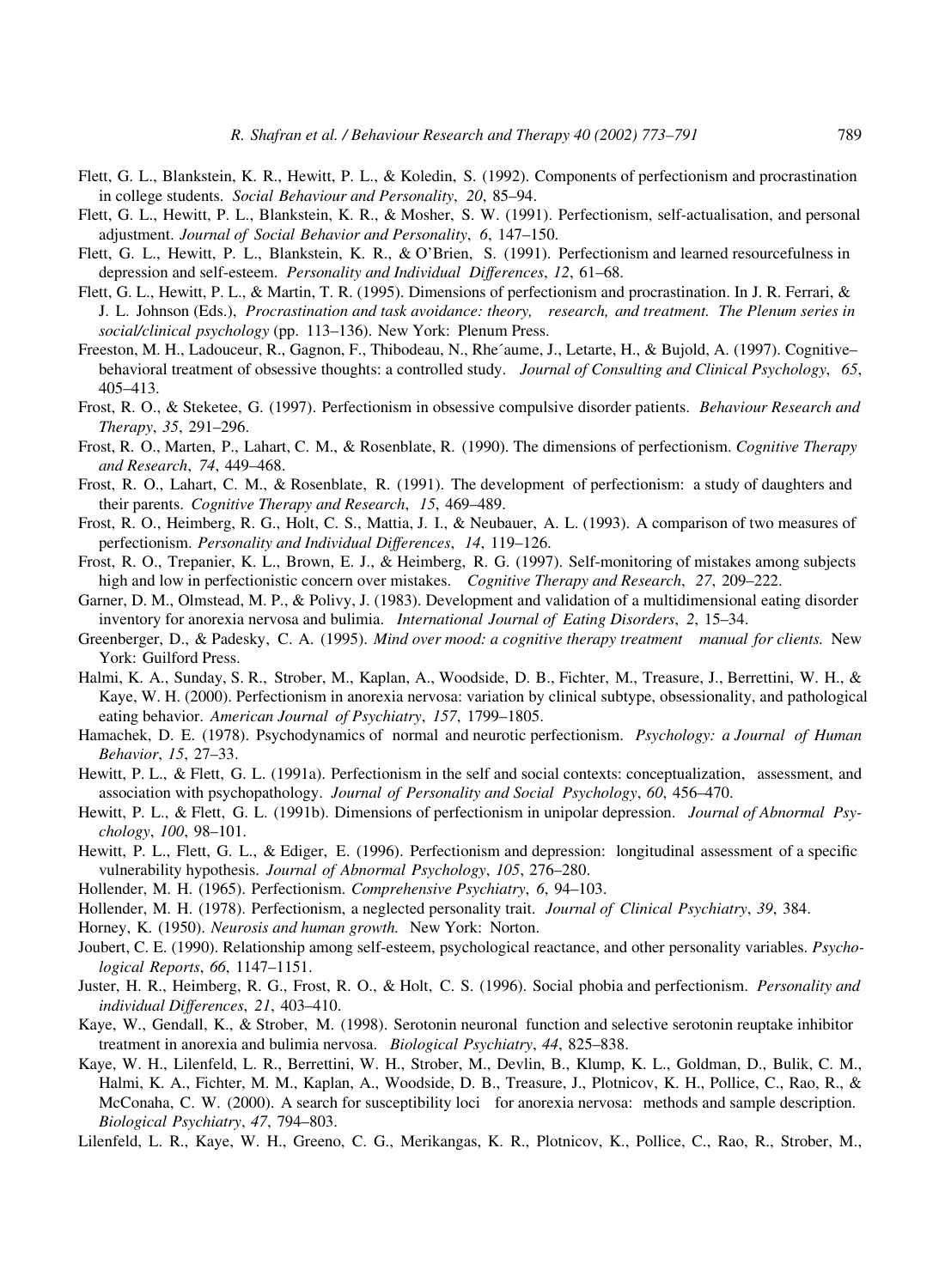Bulik, C. M., & Nagy, L. (1998). A controlled family study of anorexia nervosa and bulimia nervosa: Psychiatric disorders in first degree relatives and effects of proband comorbidity. *Archives of General Psychiatry*, *55*, 603–610.

- Lilenfeld, L. R., Stein, D., Bulik, C. M., Strober, M., Plotnicov, K. H., Pollice, C., Rao, R., Nagy, L., & Kaye, W. H. (2000). Personality traits among currently eating disordered, recovered, and never ill first-degree female relatives of bulimic and control women. *Psychological Medicine*, *30*, 1399–1410.
- Lilenfeld, L. R., Devlin, B., Bulik, C. M., Strober, M., Berrettini, W. H., Bacanu, S., Fichter, M. M., Goldman, D., Halmi, K. A., Kaplan, A., Woodside, D. B., Treasure, J., & Kaye, W. H. (2002). Deriving behavioral phenotypes in an International Multicenter Study of Eating Disorders. *Psychological Medicine*, in press.
- Mitzman, S. F., Slade, P., & Dewey, M. E. (1994). Preliminary development of a questionnaire designed to measure neurotic perfectionism in the eating disorders. *Journal of Clinical Psychology*, *50*, 516–522.
- Mussell, M. P., Mitchell, J. E., Crosby, R. D., Fulkerson, J. A., Hoberman, H. M., & Romano, J. L. (2000). Commitment to treatment goals in prediction of group cognitive–behavioral therapy treatment outcome for women with bulimia nervosa. *Journal of Consulting and Clinical Psychology*, *68*, 432–437.
- Obsessive Compulsive Cognitions Working Group (1997). *Behaviour Research and Therapy*, *35*, 667–681.
- Pacht, A. R. (1984). Reflections on perfection. *American Psychologist*, *39*, 386–390.
- Rachman, S., Gruter-Andrew, J., & Shafran, R. (2000). Post-event processing in social anxiety. *Behaviour Research and Therapy*, *38*, 611–617.
- Rhe´aume, J., Freeston, M. H., & Ladouceur, R. (1995). Functional and dysfunctional perfectionism. Construct validity of a new instrument. Paper presented at the First annual World Congress of Behavioral and Cognitive Therapy, Copenhagen.
- Rhéaume, J., Freeston, M. H., Ladouceur, R., Boucard, C., Gallant, L., Talbot, F., & Vallières, A. (2000). Functional and dysfunctional perfectionists: are they different on compulsive-like behaviors? *Behaviour Research and Therapy*, *38*, 119–129.
- Saboonchi, F., & Lundh, L. (1997). Perfectionism, self-consciousness and anxiety. *Personality and Individual Differences*, *22*, 921–928.
- Saboonchi, F., Lundh, L., & Ost, L. (1999). Perfectionism and self-consciousness in social phobia and panic disorder with agoraphobia. *Behaviour Research and Therapy*, *37*, 799–808.
- Shafran, R., & Mansell, W. (2001). Perfectionism and psychopathology: a review of research and treatment. *Clinical Psychology Review*, *21*, 879–905.
- Slade, P. D. (1982). Towards a functional analysis of anorexia nervosa and bulimia nervosa. *British Journal of Clinical Psychology*, *21* (3), 167–179.
- Slade, P. D., & Owens, R. G. (1998). A dual process model of perfectionism based on reinforcement theory. *Behavioural Modification*, *22*, 372–390.
- Srinivasagam, N. M., Kaye, W. H., Plotnicov, K. H., Greeno, C., Welzin, T. E., & Rao, R. (1995). Persistent perfectionism, symmetry, and exactness after long-term recovery from anorexia nervosa. *American Journal of Psychiatry*, *152*, 1630–1634.
- Szabo, C. P., & Terre-Blanche, M. J. (1997). Perfectionism in anorexia nervosa. *American Journal of Psychiatry*, *154*, 132.
- Terry-Short, L. A., Owens, G. R., Slade, P. D., & Dewey, M. E. (1995). Positive and negative perfectionism. *Personality and Individual Differences*, *18*, 663–668.
- Tuschl, R. J. (1990). From dietary restraint to binge eating: some theoretical considerations. *Appetite*, *14*, 111–112.
- Vieth, A. Z., & Trull, T. J. (1999). Family patterns of perfectionism: an examination of college students and their parents. *Journal of Personality Assessment*, *72*, 49–67.
- Vitousek, K. M. (1996). The current status of cognitive–behavioral models of anorexia nervosa and bulimia nervosa. In P. M. Salkovskis (Ed.), *Frontiers of cognitive therapy*. New York: The Guilford Press.
- Vitousek, K., & Manke, F. (1994). Personality variables and disorders in anorexia nervosa and bulimia nervosa. *Journal of Abnormal Psychology*, *103*, 137–147.
- Ward, T., Hudson, S. M., & Bulik, C. M. (1993). The abstinence violation effect in bulimia nervosa. *Addictive Behaviors*, *18*, 671–680.
- Weissman, A.N. & Beck, A.T. (1978). *Development and validation of the dysunctional attitude scale: a preliminary*